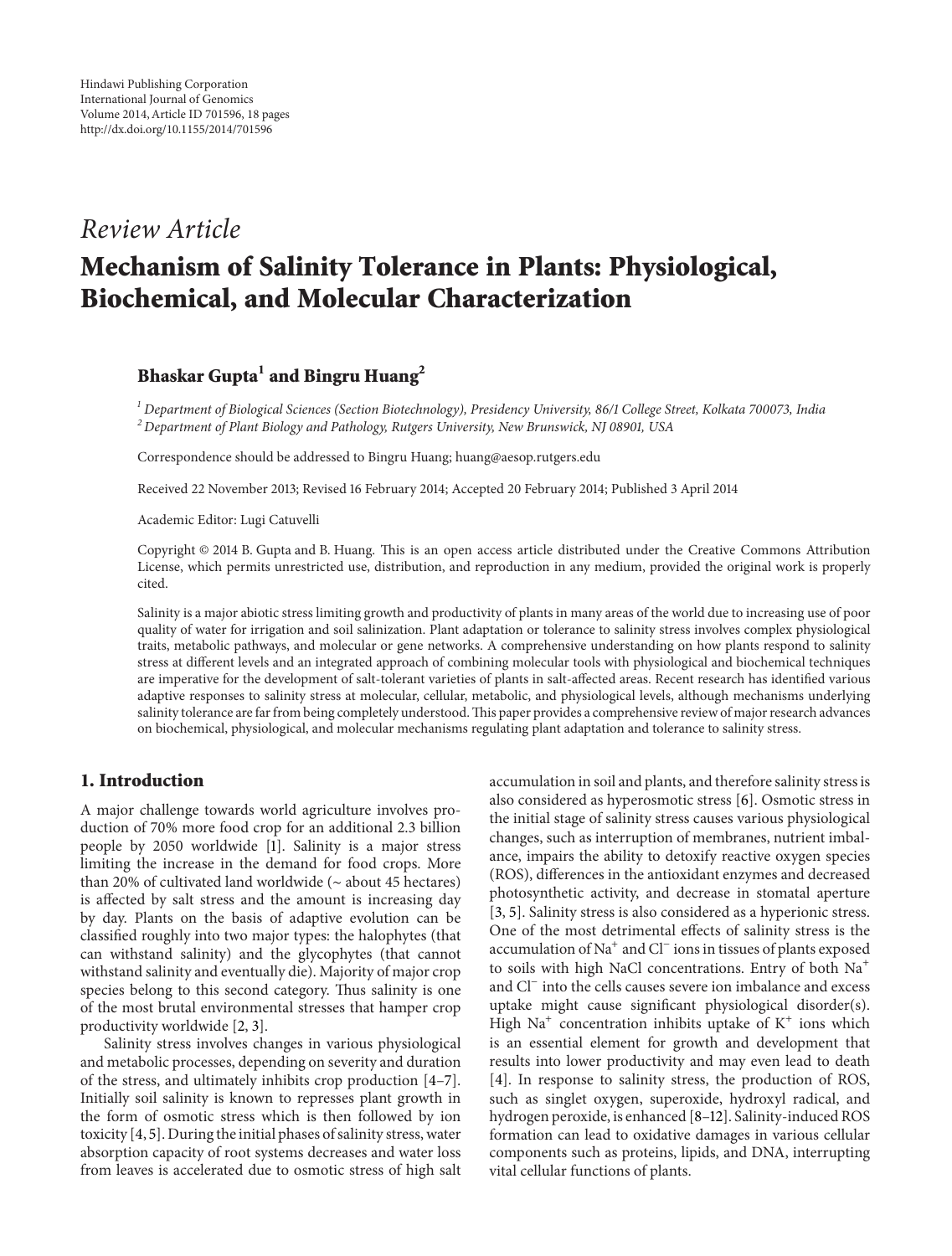Genetic variations in salt tolerance exist, and the degree of salt tolerance varies with plant species and varieties within a species. Among major crops, barley (*Hordeum vulgare*) shows a greater degree of salt tolerance than rice (*Oryza sativa*) and wheat (*Triticum aestivum*). The degree of variation is even more pronounced in the case of dicotyledons ranging from *Arabidopsis thaliana*, which is very sensitive towards salinity, to halophytes such as *Mesembryanthemum crystallinum*, *Atriplex sp.*, *Thellungiella salsuginea* (previously known as *T. halophila*) [\[3,](#page-10-2) [13](#page-10-9), [14\]](#page-10-10). In the last two decades sumptuous amount of research has been done in order to understand the mechanism of salt tolerance in model plant *Arabidopsis* [\[15\]](#page-10-11). Genetic variations and differential responses to salinity stress in plants differing in stress tolerance enable plant biologists to identify physiological mechanisms, sets of genes, and gene products that are involved in increasing stress tolerance and to incorporate them in suitable species to yield salt tolerant varieties.

The main aim of this review is to discuss research advances on the complex physiological and molecular mechanisms that are involved in plant salinity tolerance.

### **2. Physiological and Biochemical Mechanisms of Salt Tolerance**

Plants develop various physiological and biochemical mechanisms in order to survive in soils with high salt concentration. Principle mechanisms include, but are not limited to, (1) ion homeostasis and compartmentalization, (2) ion transport and uptake, (3) biosynthesis of osmoprotectants and compatible solutes, (4) activation of antioxidant enzyme and synthesis of antioxidant compounds, (5) synthesis of polyamines, (6) generation of nitric oxide (NO), and (7) hormone modulation. Research advances elucidating these mechanisms are discussed below.

<span id="page-1-1"></span>*2.1. Ion Homeostasis and Salt Tolerance.* Maintaining ion homeostasis by ion uptake and compartmentalization is not only crucial for normal plant growth but is also an essential process for growth during salt stress [\[16](#page-10-12)[–18\]](#page-11-0). Irrespective of their nature, both glycophytes and halophytes cannot tolerate high salt concentration in their cytoplasm. Hence, the excess salt is either transported to the vacuole or sequestered in older tissues which eventually are sacrificed, thereby protecting the plant from salinity stress [\[19,](#page-11-1) [20](#page-11-2)].

Major form of salt present in the soil is NaCl, so the main focus of research is the study about the transport mechanism of  $Na<sup>+</sup>$  ion and its compartmentalization. The  $Na<sup>+</sup>$  ion that enters the cytoplasm is then transported to the vacuole via  $Na<sup>+</sup>/H<sup>+</sup>$  antiporter. Two types of  $H<sup>+</sup>$  pumps are present in the vacuolar membrane: vacuolar type H<sup>+</sup>-ATPase (V-ATPase) and the vacuolar pyrophosphatase (V-PPase) [\[21](#page-11-3)[–23\]](#page-11-4). Of these, V-ATPase is the most dominant  $H^+$  pump present within the plant cell. During nonstress conditions it plays an important role in maintaining solute homeostasis, energizing secondary transport and facilitating vesicle fusion. Under stressed condition the survivability of the plant depends upon the activity of V-ATPase [\[21](#page-11-3)]. In a study performed by De



<span id="page-1-0"></span>Figure 1: Model of SOS pathway for salinity stress responses.

Lourdes Oliveira Otoch et al. [\[22](#page-11-5)] in hypocotyls of *Vigna unguiculata* seedlings, it was observed that the activity of V-ATPase pump increased when exposed to salinity stress but under similar conditions, activity of V-PPase was inhibited, whereas in the case of halophyte *Suaeda salsa,* V-ATPase activity was upregulated and V-PPase played a minor role [\[23](#page-11-4)].

Increasing evidence demonstrates the roles of a Salt Overly Sensitive (SOS) stress signalling pathway in ion homeostasis and salt tolerance [\[24](#page-11-6), [25\]](#page-11-7).The SOS signalling pathway [\(Figure 1\)](#page-1-0) consists of three major proteins, SOS1, SOS2, and SOS3. *SOS1*, which encodes a plasma membrane Na<sup>+</sup>/H<sup>+</sup> antiporter, is essential in regulating Na<sup>+</sup> efflux at cellular level. It also facilitates long distance transport of  $Na<sup>+</sup>$  from root to shoot. Overexpression of this protein confers salt tolerance in plants [\[26,](#page-11-8) [27](#page-11-9)]. *SOS2* gene, which encodes a serine/threonine kinase, is activated by salt stress elicited  $Ca<sup>+</sup>$  signals. This protein consists of a well-developed N-terminal catalytic domain and a C-terminal regulatory domain [\[28](#page-11-10)]. The third type of protein involved in the SOS stress signalling pathway is the SOS3 protein which is a myristoylated  $Ca<sup>+</sup>$  binding protein and contains a myristoylation site at its N-terminus. This site plays an essential role in conferring salt tolerance [\[29\]](#page-11-11). C-terminal regulatory domain of SOS2 protein contains a FISL motif (also known as NAF domain), which is about 21 amino acid long sequence, and serves as a site of interaction for  $Ca^{2+}$  binding SOS3 protein [\(Figure 1\)](#page-1-0). This interaction between SOS2 and SOS3 protein results in the activation of the kinase [\[30\]](#page-11-12). The activated kinase then phosphorylates SOS1 protein thereby increasing its transport activity which was initially identified in yeast [\[31\]](#page-11-13). SOS1 protein is characterised by a long cytosolic C-terminal tail, about 700 amino acids long, comprising a putative nucleotide binding motif and an autoinhibitory domain. This autoinhibitory domain is the target site for SOS2 phosphorylation [\(Figure 1\)](#page-1-0). Besides conferring salt tolerance it also regulates pH homeostasis, membrane vesicle trafficking, and vacuole functions [\[32,](#page-11-14) [33](#page-11-15)]. Thus with the increase in the concentration of  $Na<sup>+</sup>$  there is a sharp increase in the intracellular  $Ca^{2+}$  level which in turn facilitates its binding with SOS3 protein.  $Ca^{2+}$  modulates intracellular Na<sup>+</sup> homeostasis along with SOS proteins. The SOS3 protein then interacts and activates SOS2 protein by releasing its self-inhibition. The SOS3-SOS2 complex is then loaded onto plasma membrane where it phosphorylates SOS1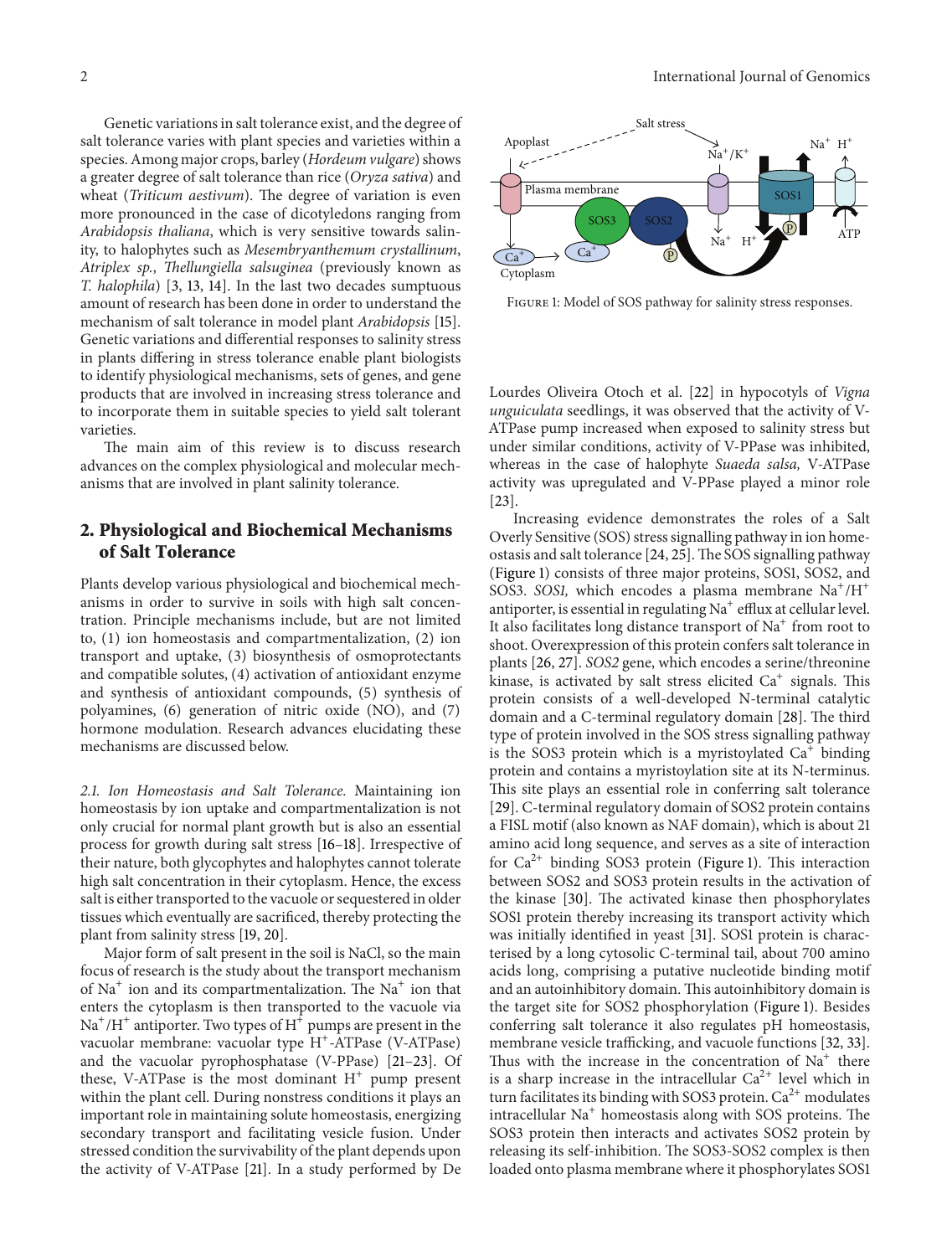[\(Figure 1\)](#page-1-0). The phosphorylated SOS1 results in the increased  $Na<sup>+</sup>$  efflux, reducing Na<sup>+</sup> toxicity [\[34\]](#page-11-16).

Many plants have developed an efficient method to keep the ion concentration in the cytoplasm in a low level. Membranes along with their associated components play an integral role in maintaining ion concentration within the cytosol during the period of stress by regulating ion uptake and transport [\[35](#page-11-17)]. The transport phenomenon is carried out by different carrier proteins, channel proteins, antiporters and symporters. Maintaining cellular  $\text{Na}^+/\text{K}^+$  homeostasis is pivotal for plant survival in saline environments. Ma et al. [\[36](#page-11-18)] have reported that Arabidopsis NADPH oxidases *AtrbohD* and *AtrbohF* function in ROS-dependent regulation of Na+/K<sup>+</sup> homeostasis in Arabidopsis under salt stress. Plants maintain a high level of  $K^+$  within the cytosol of about 100 mM ideal for cytoplasmic enzyme activities. Within the vacuole  $K^+$  concentration ranges between 10 mM and 200 mM. The vacuole serves as the largest pool of  $K^+$  within the plant cell.  $K^+$  plays a major role in maintaining the turgor within the cell. It is transported into the plant cell against the concentration gradient via  $K^+$  transporter and membrane channels. High affinity  $K^+$  uptake mechanisms are mediated by  $K^+$  transporters when the extracellular  $K^+$ concentration is low, whereas low affinity uptake is carried out by  $K^+$  channels when the extracellular  $K^+$  concentration is high. Thus uptake mechanism is primarily determined by the concentration of  $K^+$  available in the soil. On the other hand a very low concentration of  $\mathrm{Na}^+$  ion (about 1 mM or less) is maintained in the cytosol. During salinity stress, due to increased concentration of  $Na<sup>+</sup>$  in the soil,  $Na<sup>+</sup>$  ion competes with  $K^+$  for the transporter as they both share the same transport mechanism, thereby decreasing the uptake of  $K^+$ [\[3,](#page-10-2) [35](#page-11-17)].

A large number of genes and proteins, such as HKT and NHX, encoding  $K^+$  transporters and channels have been identified and cloned in various plant species. During salt stress expression of some low abundance transcripts is enhanced which are found to be involved in  $K^+$  uptake. This was observed in the halophyte *Mesembryanthemum crystallinum* [\[37](#page-11-19)]. Transporters located on the plasma membrane, belonging to the HKT (histidine kinase transporter) family, also play an essential role in salt tolerance by regulating transportation of  $\text{Na}^+$  and  $\text{K}^+$ . Class 1 HKT transporters, that have been identified in *Arabidopsis,* protect the plant from the adverse effects of salinity by preventing excess accumulation  $Na<sup>+</sup>$  in leaves. Similar results were observed in the experiment which was carried out with rice where class 1 HKT transporter removes excess  $Na<sup>+</sup>$  from xylem, thus protecting the photosynthetic leaf tissues from the toxic effect of  $Na<sup>+</sup>$ [\[38](#page-11-20)]. Intracellular NHX proteins are Na<sup>+</sup>, K<sup>+</sup>/H<sup>+</sup> antiporters involved in  $K^+$  homeostasis, endosomal pH regulation, and salt tolerance. Barragán et al. [[39\]](#page-11-21) showed that tonoplastlocalized NHX proteins (NHX1 and NHX2: the two major tonoplast-localized NHX isoforms) are essential for active  $K^+$  uptake at the tonoplast, for turgor regulation, and for stomatal function. In fact more such NHX isoforms have been identified and their roles in ion  $(Na^+, K^+, H^+)$  homeostasis established from different plant species (e.g., LeNHX3 and LeNHX4 from tomato) [\[40](#page-11-22)].

<span id="page-2-0"></span>*2.2. Compatible Solute Accumulation and Osmotic Protection.* Compatible solutes, also known as compatible osmolytes, are a group of chemically diverse organic compounds that are uncharged, polar, and soluble in nature and do not interfere with the cellular metabolism even at high concentration. They mainly include proline [\[41](#page-11-23)[–45](#page-11-24)], glycine betaine [\[46](#page-11-25), [47](#page-11-26)], sugar [\[48,](#page-12-0) [49](#page-12-1)], and polyols [\[50](#page-12-2)[–53\]](#page-12-3). Organic osmolytes are synthesised and accumulated in varying amounts amongst different plant species. For example, quaternary ammonium compound beta alanine betaine's accumulation is restricted among few members of Plumbaginaceae [\[54](#page-12-4)], whereas accumulation of amino acid proline occurs in taxonomically diverse sets of plants [\[53](#page-12-3)]. The concentration of compatible solutes within the cell is maintained either by irreversible synthesis of the compounds or by a combination of synthesis and degradation. The biochemical pathways and genes involved in these processes have been thoroughly studied. As their accumulation is proportional to the external osmolarity, the major functions of these osmolytes are to protect the structure and to maintain osmotic balance within the cell via continuous water influx [\[24](#page-11-6)].

Amino acids such as cysteine, arginine, and methionine, which constitute about 55% of total free amino acids, decrease when exposed to salinity stress, whereas proline concentration rises in response to salinity stress [\[55\]](#page-12-5). Proline accumulation is a well-known measure adopted for alleviation of salinity stress [\[53,](#page-12-3) [56](#page-12-6), [57\]](#page-12-7). Intracellular proline which is accumulated during salinity stress not only provides tolerance towards stress but also serves as an organic nitrogen reserve during stress recovery. Proline is synthesised either from glutamate or ornithine. In osmotically stressed cell glutamate functions as the primary precursor. The biosynthetic pathway comprises two major enzymes, pyrroline carboxylic acid synthetase and pyrroline carboxylic acid reductase. Both these regulatory steps are used to overproduce proline in plants [\[35](#page-11-17)]. It functions as an  $O_2$  quencher thereby revealing its antioxidant capability.This was observed in a study carried out by Matysik et al. [\[56](#page-12-6)]. Ben Ahmed et al. [\[57](#page-12-7)] observed that proline supplements enhanced salt tolerance in olive (*Olea europaea*) by amelioration of some antioxidative enzyme activities, photosynthetic activity, and plant growth and the preservation of a suitable plant water status under salinity conditions. It has been reported that proline improves salt tolerance in *Nicotiana tabacum* by increasing the activity of enzymes involved in antioxidant defence system [\[58](#page-12-8)]. Deivanai et al. [\[59](#page-12-9)] also demonstrated that rice seedlings from seeds pretreated with 1 mM proline exhibited improvement in growth during salt stress.

Glycine betaine is an amphoteric quaternary ammonium compound ubiquitously found in microorganisms, higher plants and animals, and is electrically neutral over a wide range of pH. It is highly soluble in water but also contains nonpolar moiety constituting 3-methyl groups. Because of its unique structural features it interacts both with hydrophobic and hydrophilic domains of the macromolecules, such as enzymes and protein complexes. Glycine betaine is a nontoxic cellular osmolyte that raises the osmolarity of the cell during stress period; thus it plays an important function in stress mitigation. Glycine betaine also protects the cell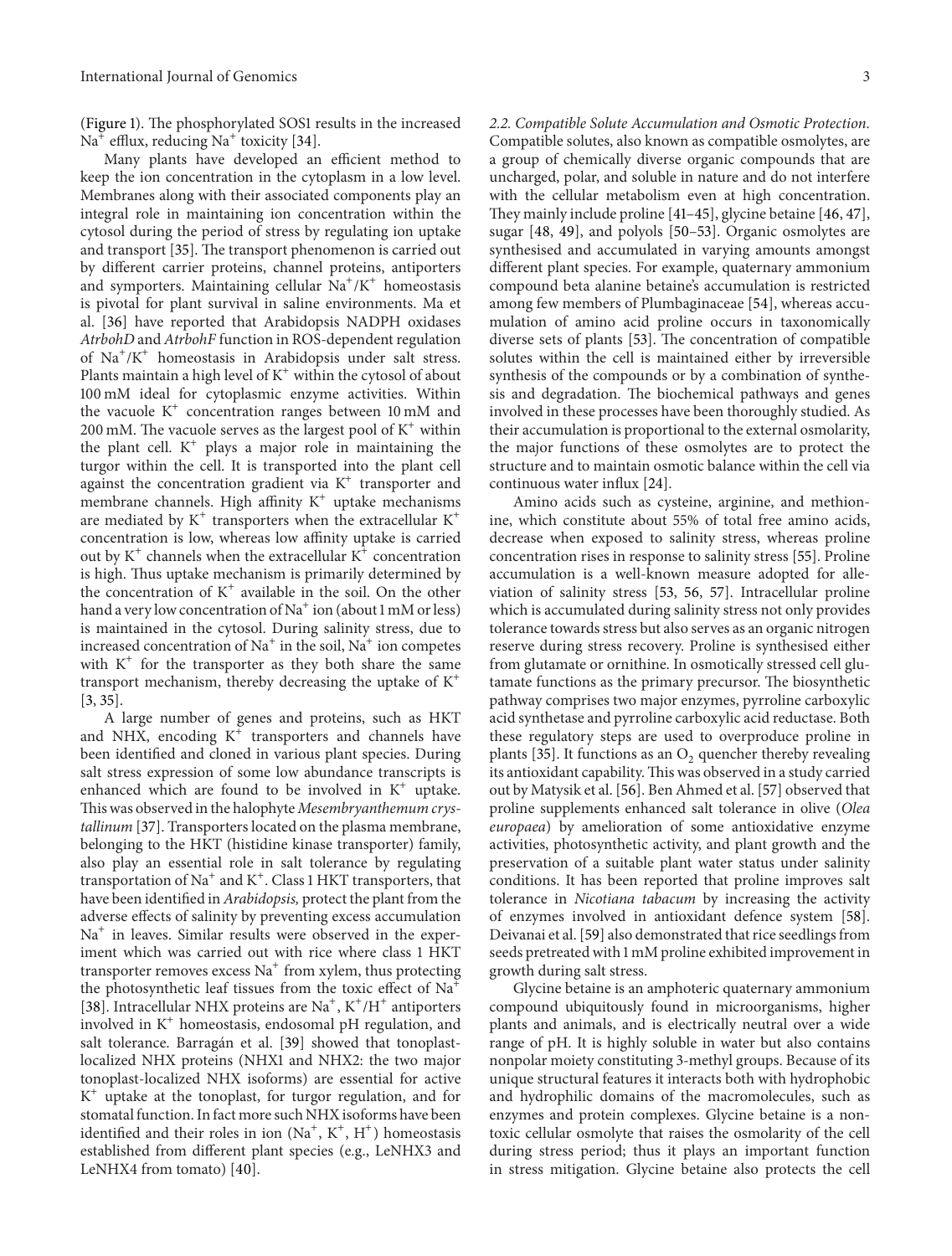by osmotic adjustment [\[60\]](#page-12-10), stabilizes proteins [\[61](#page-12-11)], and protects the photosynthetic apparatus from stress damages [\[62](#page-12-12)] and reduction of ROS [\[52](#page-12-13), [53\]](#page-12-3). Accumulation of glycine betaine is found in a wide variety of plants belonging to different taxonomical background. Glycine betaine is synthesised within the cell from either choline or glycine. Synthesis of glycine betaine from choline is a 2-step reaction involving two or more enzymes. In the first step choline is oxidised to betaine aldehyde which is then again oxidised in the next step to form glycine betaine. In higher plants the first conversion is carried out by the enzyme choline monooxygenase (CMO), whereas the next step is catalysed by betaine aldehyde dehydrogenase (BADH) [\[63\]](#page-12-14). Another pathway which is observed in some plants, mainly halophytic, demonstrated the synthesis of glycine betaine from glycine. Here glycine betaine is synthesized by three successive N-methylation and the reactions are catalysed by two S-adenosyl methionine dependent methyl transferases, glycine sarcosine N-methyl transferase (GSMT), and sarcosine dimethylglycine N-methyl transferase (SDMT). These two enzymes have overlapping functions as GSMT catalyses the first and the second step while SDMT catalyses the second and third step [\[63\]](#page-12-14). Rahman et al. [\[64\]](#page-12-15) reported the positive effect of glycine betaine on the ultrastructure of *Oryza sativa* seedlings when exposed to salt stress. Under stressed condition (150 mM NaCl) the ultrastructure of the seedling shows several damages such as swelling of thylakoids, disintegration of grana and intergranal lamellae, and disruption of mitochondria. However, these damages were largely prevented when seedlings were pretreated with glycine betaine. When glycine betaine is applied as a foliar spray in a plant subjected to stress, it led to pigment stabilization and increase in photosynthetic rate and growth [\[62,](#page-12-12) [63\]](#page-12-14).

Polyols are compounds with multiple hydroxyl functional groups available for organic reactions. Sugar alcohols are a class of polyols functioning as compatible solutes, as low molecular weight chaperones, and as ROS scavenging compounds [\[52](#page-12-13)]. They can be classified into two major types, cyclic (e.g., pinitol) and acyclic (e.g., mannitol). Mannitol synthesis is induced in plants during stressed period via action of NADPH dependent mannose-6-phosphate reductase. These compatible solutes function as a protector or stabilizer of enzymes or membrane structures that are sensitive to dehydration or ionically induced damage. It was found that the transformation with bacterial *mltd* gene that encodes for mannitol-1-phosphate dehydrogenase in both *Arabidopsis* and tobacco (*Nicotiana tabacum*) plants confer salt tolerance, thereby maintaining normal growth and development when subjected to high level of salt stress [\[65](#page-12-16), [66](#page-12-17)]. Pinitol is accumulated within the plant cell when the plant is subjected to salinity stress.The biosynthetic pathway consists of two major steps, methylation of myo-inositol which results in formation of an intermediate compound, ononitol, which undergoes epimerization to form pinitol. Inositol methyl transferase enzyme encoded by *imt* gene plays major role in the synthesis of pinitol. Transformation of *imt* gene in plants shows a result similar to that observed in the case of *mltd* gene. Thus it can be said that pinitol also plays a significant role in stress alleviation. Accumulation of polyols, either straight-chain

metabolites such as mannitol and sorbitol or cyclic polyols such as myo-inositol and its methylated derivatives, is correlated with tolerance to drought and/or salinity, based on polyol distribution in many species, including microbes, plants, and animals [\[49\]](#page-12-1).

Accumulations of carbohydrates such as sugars (e.g., glucose, fructose, fructans, and trehalose) and starch occur under salt stress [\[67](#page-12-18)]. The major role played by these carbohydrates in stress mitigation involves osmoprotection, carbon storage, and scavenging of reactive oxygen species. It was observed that salt stress increases the level of reducing sugars (sucrose and fructans) within the cell in a number of plants belonging to different species [\[48](#page-12-0)]. Besides being a carbohydrate reserve, trehalose accumulation protects organisms against several physical and chemical stresses including salinity stress. They play an osmoprotective role in physiological responses [\[63](#page-12-14)]. Sucrose content was found to increase in tomato (*Solanum lycopersicum*) under salinity due to increased activity of sucrose phosphate synthase [\[68](#page-12-19)]. Sugar content, during salinity stress, has been reported to both increase and decrease in various rice genotype [\[69\]](#page-12-20). In rice roots it has been observed that starch content decreased in response to salinity while it remained fairly unchanged in the shoot. Decrease in starch content and increase in reducing and nonreducing sugar content were noted in leaves of *Bruguiera parviflora* [\[67\]](#page-12-18).

*2.3. Antioxidant Regulation of Salinity Tolerance.* Abiotic and biotic stress in living organisms, including plants, can cause overflow, deregulation, or even disruption of electron transport chains (ETC) in chloroplasts and mitochondria. Under these conditions molecular oxygen  $(O_2)$  acts as an electron acceptor, giving rise to the accumulation of ROS. Singlet oxygen  $(^1O_2)$ , the hydroxyl radical (OH<sup>-</sup>), the superoxide radical ( $O^{-}_{2}$ ), and hydrogen peroxide (H<sub>2</sub>O<sub>2</sub>) are all strongly oxidizing compounds and therefore potentially harmful for cell integrity [\[70](#page-12-21)]. Antioxidant metabolism, including antioxidant enzymes and nonenzymatic compounds, play critical parts in detoxifying ROS induced by salinity stress. Salinity tolerance is positively correlated with the activity of antioxidant enzymes, such as superoxide dismutase (SOD), catalase (CAT), glutathione peroxidise (GPX), ascorbate peroxidase (APX), and glutathione reductase (GR) and with the accumulation of nonenzymatic antioxidant compounds [\[71](#page-12-22), [72\]](#page-12-23). Gill et al. [\[73](#page-12-24)] and Tuteja et al. [\[74](#page-12-25)] have recently reported a couple of helicase proteins (e.g., DESD-box helicase and OsSUV3 dual helicase) functioning in plant salinity tolerance by improving/maintaining photosynthesis and antioxidant machinery. Kim et al. [\[75](#page-12-26)] showed that silicon (Si) application to rice root zone influenced the hormonal and antioxidant responses under salinity stress. The results showed that Si treatments significantly increased rice plant growth compared to controls under salinity stress. Si treatments reduced the sodium accumulation resulting in low electrolytic leakage and lipid peroxidation compared to control plants under salinity stress. Enzymatic antioxidant (catalase, peroxidase, and polyphenol oxidase) responses were more pronounced in control plants than in Si-treated plants under salinity stress.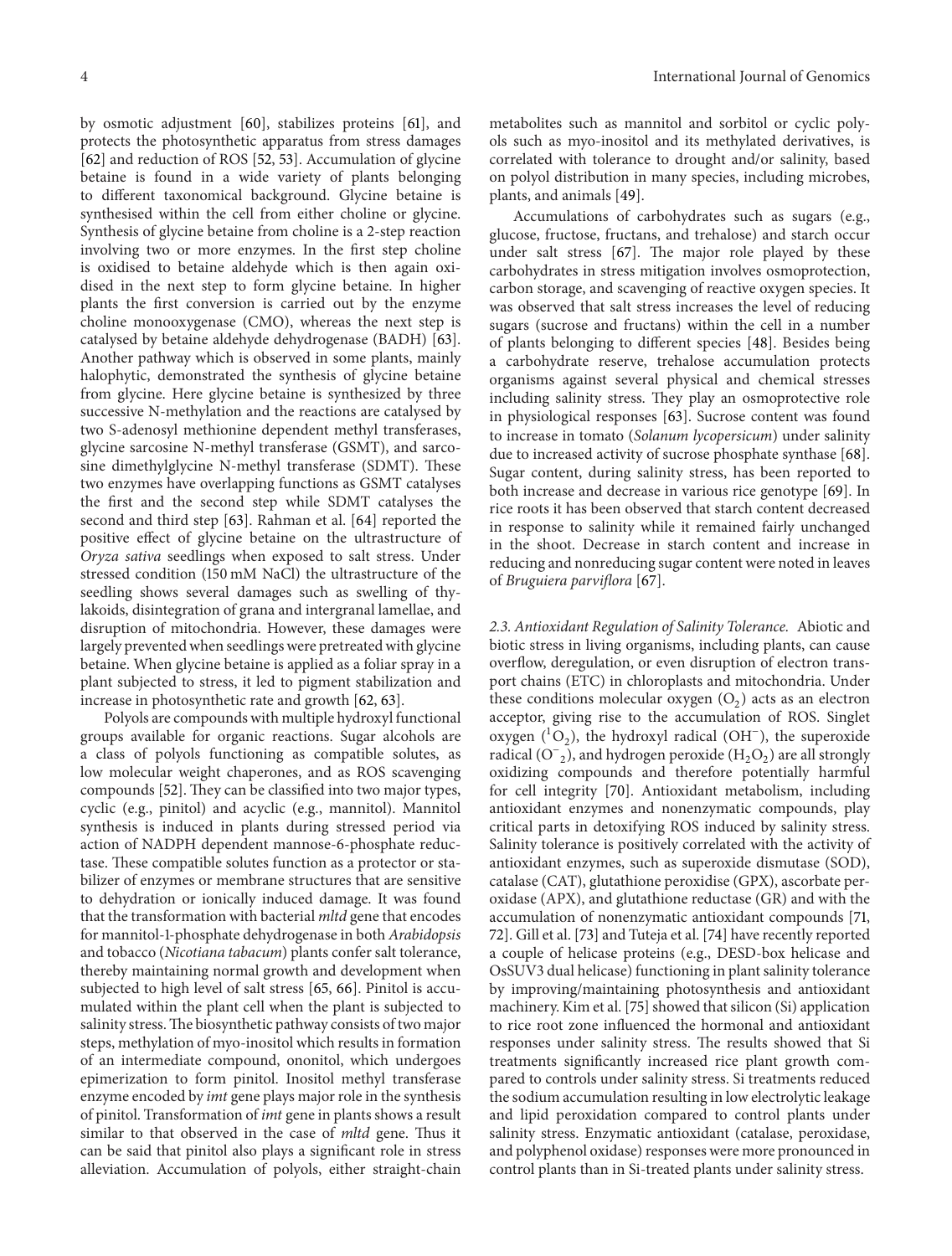Anthocyanin is a flavonoid whose accumulation in plant exposed to salt stress has been largely documented. Van Oosten et al. [\[76\]](#page-12-27) isolated the *anthocyanin*-*impairedresponse*-*1* (*air1*) mutant that is unable to accumulate anthocyanins under salt stress. The *air1* mutant showed a defect in anthocyanin production in response to salt stress but not to other stresses such as high light, low phosphorous, high temperature, or drought stress. This specificity indicated that *air1* mutation did not affect anthocyanin biosynthesis but rather its regulation in response to salt stress. The discovery and characterization of AIR1 opens avenues to dissect the connections between abiotic stress and accumulation of antioxidants in the form of flavonoids and anthocyanins.

Ascorbate is one of the major antioxidants present within the cell. Pea plants grown under saline (150 mM NaCl) stress showed an enhancement of both APX activity and Snitrosylated APX, as well as an increase of  $H_2O_2$ , NO, and S-nitrosothiol (SNO) content that can justify the induction of the APX activity. Proteomic data have shown that APX is one of the potential targets of PTMs mediated by NO-derived molecules [\[77\]](#page-12-28). Using recombinant pea cytosolic APX, the impact of peroxynitrite (ONOO<sup>−</sup>) and S-nitrosoglutathione (GSNO), which are known to mediate protein nitration and S-nitrosylation processes, respectively, was analysed. While peroxynitrite inhibits APX activity, GSNO enhances its enzymatic activity. The results provide new insight into the molecular mechanism of the regulation of APX, which can be both inactivated by irreversible nitration and activated by reversible S-nitrosylation [\[77\]](#page-12-28). Exogenous application of ascorbate mitigates the adverse effects of salinity stress in various plant species and promotes plant recovery from the stress [\[78,](#page-12-29) [79](#page-13-0)]. Another antioxidant in stress mitigation is glutathione, which can react with superoxide radical, hydroxyl radical, and hydrogen peroxide, thereby functioning as a free radical scavenger. It can also participate in the regeneration of ascorbate via ascorbate-glutathione cycle [\[80\]](#page-13-1). When applied exogenously glutathione helped to maintain plasma membrane permeability and cell viability during salinity stress in *Allium cepa* [\[81](#page-13-2)]. Application of glutathione and ascorbate was found to be effective in increasing the height of the plant, branch number, fresh and dry weight of herbs and flowers, and the content of carbohydrates, phenols, xanthophylls pigment, and mineral ion content when subjected to saline condition [\[82](#page-13-3)]. Many studies have found differences in levels of expression or activity of antioxidant enzymes; these differences are sometimes associated with the more tolerant genotype and sometimes with the more sensitive genotype. Munns and Tester [\[3](#page-10-2)] suggested that differences in antioxidant activity between genotypes may be due to genotypic differences in degrees of stomatal closure or in other responses that alter the rate of  $CO<sub>2</sub>$  fixation and differences that bring into play the processes that avoid photoinhibition and for which the plant has abundant capacity [\[3](#page-10-2)]. Roy et al. [\[83](#page-13-4)] in their recent review have argued that there are three main traits in plants, which help them in their adaptation to salinity stress: ion exclusion, tissue tolerance, and salinity tolerance. It seems that antioxidants have some role in tissue and salinity tolerance mechanism.

*2.4. Roles of Polyamines in Salinity Tolerance.* Polyamines (PA) are small, low molecular weight, ubiquitous, polycationic aliphatic molecules widely distributed throughout the plant kingdom. Polyamines play a variety of roles in normal growth and development such as regulation of cell proliferation, somatic embryogenesis, differentiation and morphogenesis, dormancy breaking of tubers and seed germination, development of flowers and fruit, and senescence [\[84](#page-13-5)[–87\]](#page-13-6). It also plays a crucial role in abiotic stress tolerance including salinity and increases in the level of polyamines are correlated with stress tolerance in plants [\[88](#page-13-7)[–91](#page-13-8)].

The most common polyamines that are found within the plant system are diamine putrescine (PUT), triamine spermidine (SPD), and tetra-amine spermine (SPM) [\[92–](#page-13-9) [96](#page-13-10)]. The PA biosynthetic pathway has been thoroughly investigated in many organisms including plants and has been reviewed in details [\[97](#page-13-11)[–104\]](#page-13-12). PUT is the smallest polyamine and is synthesised from either ornithine or arginine by the action of enzyme ornithine decarboxylase (ODC) and arginine decarboxylase (ADC), respectively [\[85](#page-13-13), [105](#page-13-14)]. N-carbamoyl-putrescine is converted to PUT by the enzyme N-carbamoyl-putrescine aminohydrolase [\[106](#page-13-15), [107](#page-13-16)]. The PUT thus formed functions as a primary substrate for higher polyamines such as SPD and SPM biosynthesis. The triamine SPD and tetramine SPM are synthesized by successive addition of aminopropyl group to PUT and SPD, respectively, by the enzymes spermidine synthase (SPDS) and spermine synthase (SPMS) [\[108](#page-13-17), [109](#page-13-18)]. ODC pathway is the most common pathway for synthesis of polyamine found in plants. Most of the genes involved in the ODC pathway have been identified and cloned. However there are some plants where ODC pathway is absent; for instance in *Arabidopsis* polyamines are synthesized via ADC pathway [\[110](#page-13-19)[–112](#page-13-20)]. All the genes involved in polyamine biosynthesis pathways have been identified from different plant species including *Arabidopsis* [\[113](#page-13-21)[–115](#page-14-0)]. Polyamine biosynthesis pathway in *Arabidopsis*involves six major enzymes: ADC encoding genes (*ADC1* and *ADC2*); SPDS (*SPDS1* and *SPDS2*) and SAMDC (*SAMDC1, SAMDC2, SAMDC3, SAMDC4*) [\[115](#page-14-0)[–118\]](#page-14-1). On the contrary, SPM synthase, thermospermine synthase, agmatine iminohydrolase and N-carbamoylputrescine amidohydrolase are represented by single genes only [\[119,](#page-14-2) [120](#page-14-3)].

Increase in endogenous polyamine level has been reported when the plant is exposed to salinity stress. Intracellular polyamine level is regulated by polyamine catabolism. Polyamines are oxidatively catabolised by amine oxidases which include copper binding diamine oxidases and FAD binding polyamine oxidases.These enzymes play a significant role in stress tolerance [\[121,](#page-14-4) [122\]](#page-14-5). The changes in cellular polyamine level due to stress provide possible implications in stress but do not provide evidence of their role in counteracting stress. Hence, to understand whether polyamines actually protect cells from stress-induced damages, exogenous application of polyamines, which is expected to increase endogenous polyamine, has been investigated before or during stress [\[123](#page-14-6), [124\]](#page-14-7). Application of exogenous polyamine has been found to increases the level of endogenous polyamine during stress; the positive effects of polyamines have been associated with the maintenance of membrane integrity,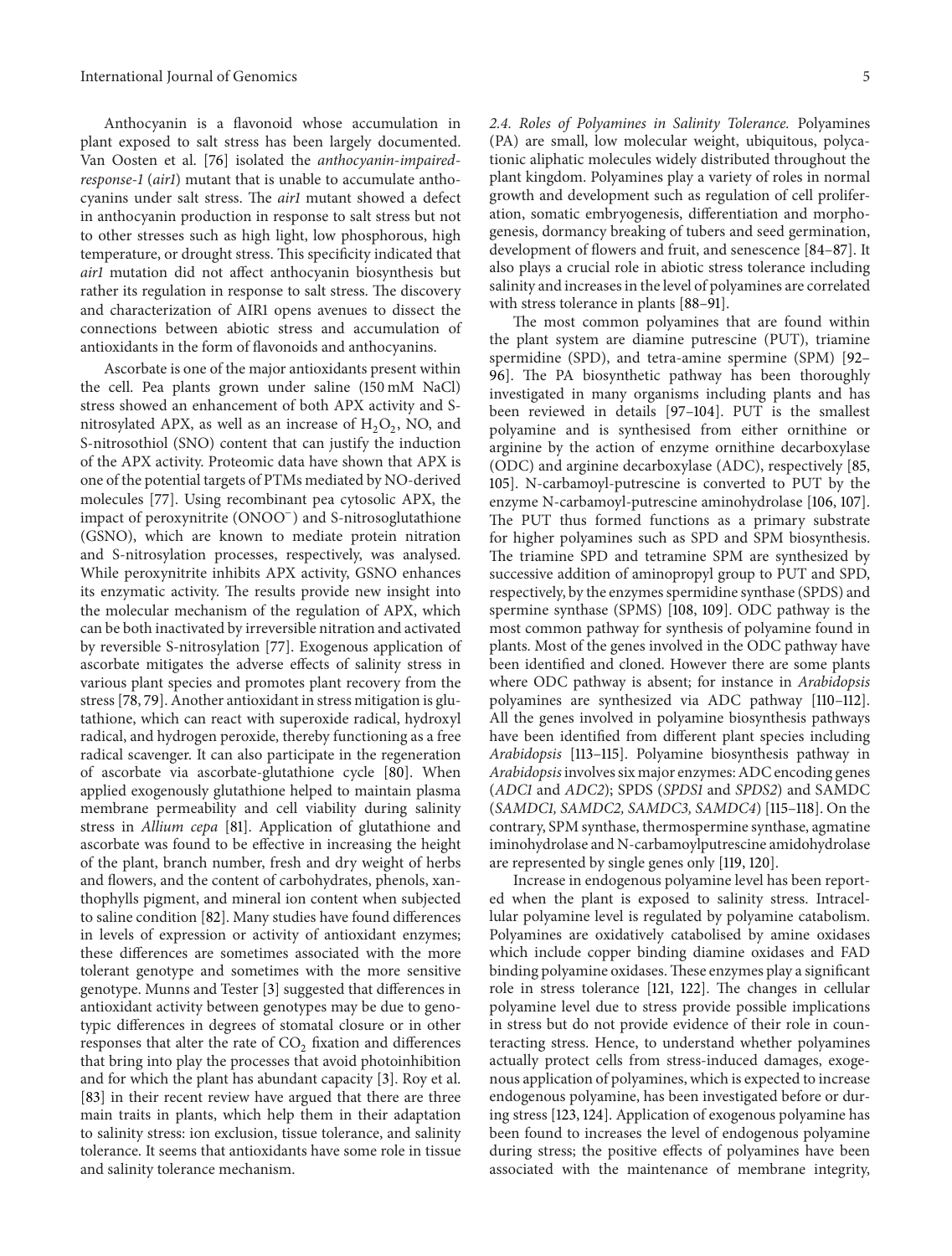regulation of gene expression for the synthesis of osmoticallyactive solutes, reduction in ROS production, and controlling accumulation of Na<sup>+</sup> and Cl<sup>−</sup> ion in different organs [\[123](#page-14-6)– [130](#page-14-8)]. It was observed that plant deficient in *ADC1* and *ADC2* is hypersensitive to stress [\[131](#page-14-9)]. In *Arabidopsis*, expression of *ADC* and *SPMS* increases when exposed to salinity stress. whereas mutants of polyamine biosynthetic genes show sensitivity to salinity [\[132\]](#page-14-10). Overproduction of PUT, SPD, and SPM in rice, tobacco, and *Arabidopsis* enhances salt tolerance [\[133](#page-14-11)]. Salt stress regulates polyamine biosynthesis and catabolism by acting as a cellular signal in hormonal pathways thereby regulating abscisic acid (ABA) in response to stress [\[134](#page-14-12)]. Additionally, SPM and SPD are regarded as potent inducers of NO which is another important signalling molecule [\[135](#page-14-13)] and its involvement in salinity tolerance is discussed below. It has been reported that exogenous application of polyamines could alleviate salt-induced reduction in photosynthetic efficiency, but this effect depends on polyamine concentration and types and level of stress [\[136\]](#page-14-14). When the seedling of *Sorghum bicolor* treated with 0.25 mM SPM is subjected to salt stress it shows improvement in growth and partial increase in the activity of peroxidase and glutathione reductase enzyme with a concomitant decrease in the level of membrane lipid peroxidation [\[137\]](#page-14-15). Li et al. [\[138\]](#page-14-16) performed 2-DE gel electrophoresis and MALDI-TOF/TOF MS with cytosolic proteins to understand the effect of exogenous SPD on proteomic changes under normal and NaCl stress of 3 days old cucumber seedling leaves. Many changes were observed in the levels of proteins involved in energy and metabolic pathways, protein metabolic, stress defense, and other functional proteins. They observed that increased salt tolerance by exogenous SPD would contribute to higher expressions of proteins involved in the SAMs metabolism, protein biosynthesis, and defense mechanisms on antioxidant and detoxification. Li et al. [\[138\]](#page-14-16) also argued that the regulation of Calvin cycle, protein folding assembly, and the inhibition of protein proteolysis by SPD might play important roles in salt tolerance.

*2.5. Roles of Nitric Oxide in Salinity Tolerance.* Nitric oxide (NO) is a small volatile gaseous molecule, which is involved in the regulation of various plant growth and developmental processes, such as root growth, respiration, stomata closure, flowering, cell death, seed germination and stress responses, as well as a stress signalling molecule [\[139](#page-14-17)[–143](#page-14-18)]. NO directly or indirectly triggers expression of many redox-regulated genes. NO reacts with lipid radicals thus preventing lipid oxidation, exerting a protective effect by scavenging superoxide radical and formation of peroxynitrite that can be neutralised by other cellular processes. It also helps in the activation of antioxidant enzymes (SOD, CAT, GPX, APX, and GR) [\[144\]](#page-14-19).

Exogenous NO application has been found to play roles in stress mitigation [\[145](#page-14-20)[–147](#page-15-0)], but the effects depend on NO concentration. Exogenous application of sodium nitroprusside (SNP), a NO donor, on *Lupinus luteus* seedlings subjected to salt stress enhanced seed germination and root growth [\[148\]](#page-15-1). Seed germination was promoted at concentrations between 0.1 and 800  $\mu$ M SNP in a dose-dependent manner. The stimulation was most pronounced after 18 and 24 h and ceased after 48 h of imbibition. The promoting effect of NO on seed germination persisted even in the presence of heavy metals (Pb and Cd) and NaCl. Kopyra and Gwóźdź [[148\]](#page-15-1) further showed that the pretreatment of *L*. *luteus* seedlings for 24 h with 10  $\mu$ M SNP resulted in efficient reduction of the detrimental effect of the abiotic stressors on root growth and morphology. Pretreatment of maize seedlings with 100  $\mu$ M SNP increases dry matter of roots and shoots under salinity stress; however, when the concentration of SNP was increased to 1000  $\mu$ M shoot and root dry weight decreased [\[149](#page-15-2)]. Thus, this experiment highlighted both the protective effects of low NO concentration and the toxic effect of high NO concentration on plants.

The positive effects of NO on salinity tolerance or stress mitigation have been attributed to antioxidant activities and modulation of ROS detoxification system [\[150](#page-15-3)]. Improved plant growth under salinity stress by exogenous application of NO was associated with increases in antioxidant enzymes such as SOD, CAT, GPX, APX, and GR [\[151](#page-15-4)], and suppression of malondialdehyde (MDA) production or lipid peroxidation [\[152](#page-15-5)]. Effects of NO on salinity tolerance are also related to its regulation of plasma membrane  $H^+$ -ATPase and Na<sup>+</sup>/K<sup>+</sup> ratio [\[143\]](#page-14-18). NO stimulates  $H^+$ -ATPase ( $H^+$ -PPase), thereby producing a H<sup>+</sup> gradient and offering the force for  $\text{Na}^+/\text{H}^+$ exchange. Such an increase of  $\text{Na}^+/H^+$  exchange may contribute to  $K^+$  and  $Na^+$  homeostasis [\[149\]](#page-15-2). Although NO acts as a signal molecule under salt stress and induces salt resistance by increasing PM H<sup>+</sup>-ATPase activity, research results from Zhang et al. [\[153\]](#page-15-6) with calluses from *Populus euphratica* also indicated NO cannot activate purified PM H<sup>+</sup>-ATPase activity, at least in vitro. They initially hypothesized ABA or  $H<sub>2</sub>O<sub>2</sub>$  might be downstream signal molecules to regulate the activity of PM H<sup>+</sup>-ATPase. Further results indicated  $H_2O_2$ content increased greatly under salt stress. Since  $H_2O_2$  might be the candidate downstream signal molecule, Zhang et al. [\[153](#page-15-6)] tested PM H<sup>+</sup>-ATPase activity and K to Na ratio in calluses by adding  $H_2O_2$ . The results suggested that  $H_2O_2$ inducing an increased PM H<sup>+</sup>-ATPase activity resulted in an increased K to Na ratio leading to NaCl stress adaptation.

*2.6. Hormone Regulation of Salinity Tolerance.* ABA is an important phytohormone whose application to plant ameliorates the effect of stress condition(s). It has long been recognized as a hormone which is upregulated due to soil water deficit around the root. Salinity stress causes osmotic stress and water deficit, increasing the production of ABA in shoots and roots [\[154](#page-15-7)[–158](#page-15-8)]. The accumulation of ABA can mitigate the inhibitory effect of salinity on photosynthesis, growth, and translocation of assimilates [\[158,](#page-15-8) [159](#page-15-9)]. The positive relationship between ABA accumulation and salinity tolerance has been at least partially attributed to the accumulation of  $K^+$ ,  $Ca^{2+}$  and compatible solutes, such as proline and sugars, in vacuoles of roots, which counteract with the uptake of Na<sup>+</sup> and Cl<sup>−</sup> [\[160,](#page-15-10) [161](#page-15-11)]. ABA is a vital cellular signal that modulates the expression of a number of salt and water deficit-responsive genes. Fukuda and Tanaka [\[162\]](#page-15-12) demonstrated the effects of ABA on the expression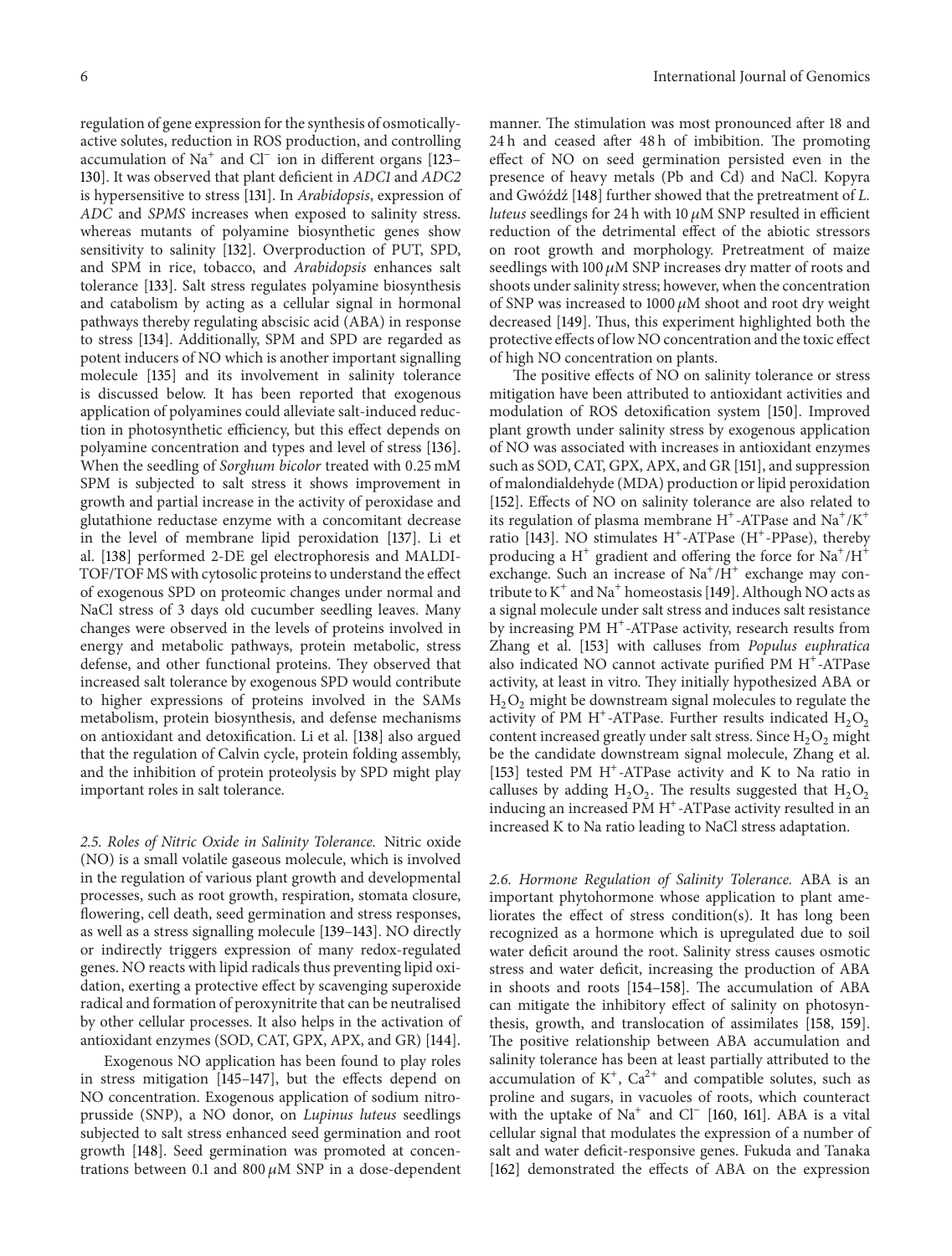of two genes, *HVP1* and *HVP10*, for vacuolar H<sup>+</sup>-inorganic pyrophosphatase, and of *HvVHA-A,* for the catalytic subunit (subunit A) of vacuolar H+-ATPase in *Hordeum vulgare* under salinity stress. ABA treatment in wheat induced the expression of MAPK4-like, TIP 1, and GLP 1 genes under salinity stress [\[163\]](#page-15-13).

Some other compounds having hormonal properties, such as salicylic acid (SA) and brassinosteroids (BR), also participate in plant abiotic stress responses [\[164,](#page-15-14) [165](#page-15-15)]. Under salinity stress endogenous level of SA increased along with the increase in the activity of salicylic acid biosynthetic enzyme in rice seedling [\[166\]](#page-15-16). Jayakannan et al. [\[167\]](#page-15-17) have recently shown that SA improves salinity tolerance in *Arabidopsis* by restoring membrane potential and preventing salt-induced  $K^+$  loss via a guard cell outward rectifying K(+) (GORK) channel. *Arabidopsis* seedling pretreated with SA showed upregulation of  $H^+$ -ATPase activity, thereby improving  $K^+$  retention during salt stress; SA pretreatment did not prevent accumulation of  $Na<sup>+</sup>$  in roots but somehow helped to reduce the concentration of accumulated  $Na<sup>+</sup>$  in the shoot [\[167](#page-15-17)]. The application of SA also promoted salinity tolerance in barley, as manifested by increases in the content of chlorophyll and carotenoid and maintaining membrane integrity, which was associated with more  $K^+$  and soluble sugar accumulation in the root under saline condition [\[168\]](#page-15-18). Nazar et al. [\[169\]](#page-15-19) have argued that SA alleviates decreases in photosynthesis under salt stress by enhancing nitrogen and sulfur assimilation and antioxidant metabolism differentially in mung bean cultivars. The negative effects of salinity may also be mitigated by BR [\[170](#page-15-20)[–173\]](#page-15-21). Application of BR enhanced the activity of antioxidant enzymes (SOD, POX, APX, and GPX) and the accumulation of nonenzymatic antioxidant compounds (tocopherol, ascorbate, and reduced glutathione) [\[170](#page-15-20)]. Both BRs and SA are ubiquitous in the plant kingdom, affecting plant growth and development in many different ways, and are known to improve plant stress tolerance. Ashraf et al. [\[173](#page-15-21)] have reviewed and discussed the current knowledge and possible applications of BRs and SA that could be used to mitigate the harmful effects of salt stress in plants. They have also discussed the roles of exogenous applications of BRs and SA in the regulation of various biochemical and physiological processes leading to improved salt tolerance in plants.

#### **3. Transcriptional Regulation and Gene Expression of Salinity Tolerance**

Regulation of gene expression in salinity stress includes a wide array of mechanisms that are used by plants to upregulate or downregulate (increase or decrease) the production of specific gene products (protein or RNA). Various mechanisms of gene regulation have been identified during the central dogma, from transcriptional initiation, to RNA processing, and to the posttranslational modification of a protein.

Transcriptomic analysis provides detailed knowledge about the gene expression at mRNA level, which is widely used to screen candidate genes involved in stress responses. Genomic approaches play a significant role in encoding,

cloning, and characterization of important genes. A huge number of salt-responsive transcription factors and genes which are either upregulated or downregulated in response to salinity stress have been identified and characterized using transcriptomic and genomic approaches.

Transcription factors are considered as most important regulators that control gene expressions. Among them, bZIP, WRKY, AP2, NAC, C2H2 zinc finger gene, and DREB families comprise a large number of stress-responsive members. These transcription factor genes are capable of controlling the expression of a broad range of target genes by binding to the specific cis-acting element in the promoters of these genes. Johnson et al. [\[174](#page-15-22)] observed that the expression of bZIP genes were upregulated in salt-sensitive wheat cultivar, when exposed to long-term salinity, but decreased in salt-tolerant variety. Overexpression of a NAC transcription factor in both rice and wheat confers salt tolerance, thereby predicting their role in stress mitigation [\[175](#page-15-23)]. In rice transcriptional regulators that have been demonstrated to play a significant role in abiotic stress responses involve DREB1/CBF, DREB2, and AREB/ABF [\[176](#page-15-24)[–180](#page-16-0)]. Transcriptions factors such as OsNAC5 and ZFP179 show an upregulation under salinity stress, which may regulate the synthesis and accumulation of proline, sugar, and LEA proteins that in turn play an integral role in stress tolerance [\[181](#page-16-1)]. In *Arabidopsis*, salt stress results in the upregulation of AtWRKY8 which directly binds with the promoter of *RD29A*, suggesting it to be as one of the target genes of AtWRKY8 [\[182\]](#page-16-2).

A large number of genes and transcription factors are upregulated in response to salinity in different plant species, which serve diverse functions [\[183](#page-16-3)[–192](#page-16-4)]. Examples of saltresponsive genes are listed in the [Table 1,](#page-7-0) and these genes are mainly classified into the following functional categories: ion transport or homeostasis (e.g., *SOS* genes, *AtNHX1*, and *H+-ATPase*), senescence-associated genes (e.g., *SAG*), molecular chaperones (e.g., *HSP* genes), and dehydrationrelated transcription factors (e.g., *DREB*). Among stressresponsive genes, the *SOS* gene family, which we have already discussed in [Section 2.1,](#page-1-1) is believed to play a very intriguing role in ion homeostasis, thereby conferring salt tolerance [\[24–](#page-11-6) [37,](#page-11-19) [190](#page-16-5), [191\]](#page-16-6). Some ROS-scavenging and osmotic-regulating genes are also upregulated by salinity in some plant species. For example, a continuous exposure of rice plants to salinity for about 24 hours resulted in upregulation of glutathione-S-transferase and ascorbate peroxidase, both of which were known to play an active role in ROS scavenging, and with the increase in duration of exposure to salinity stress, upregulation of metallothionein and water channel proteins was also observed [\[192](#page-16-4)]. Halophyte plant species *Spartina alterniflora* when subjected to salt stress exhibits upregulation of 10 genes associated with osmotic regulation [\[193](#page-16-7)].

Recently, Schmidt et al. [\[194\]](#page-16-8) identified *SALT-RESPON-SIVE ERF1 (SERF1)*, a rice (*Oryza sativa*) transcription factor gene that showed a root-specific induction upon salt and H2O<sup>2</sup> treatment. Loss of *SERF1* impaired the salt-inducible expression of genes encoding members of a mitogen-activated protein kinase (MAPK) cascade and salt tolerance-mediating TFs. Furthermore, they showed that SERF1-dependent genes are  $H_2O_2$  responsive and demonstrated that SERF1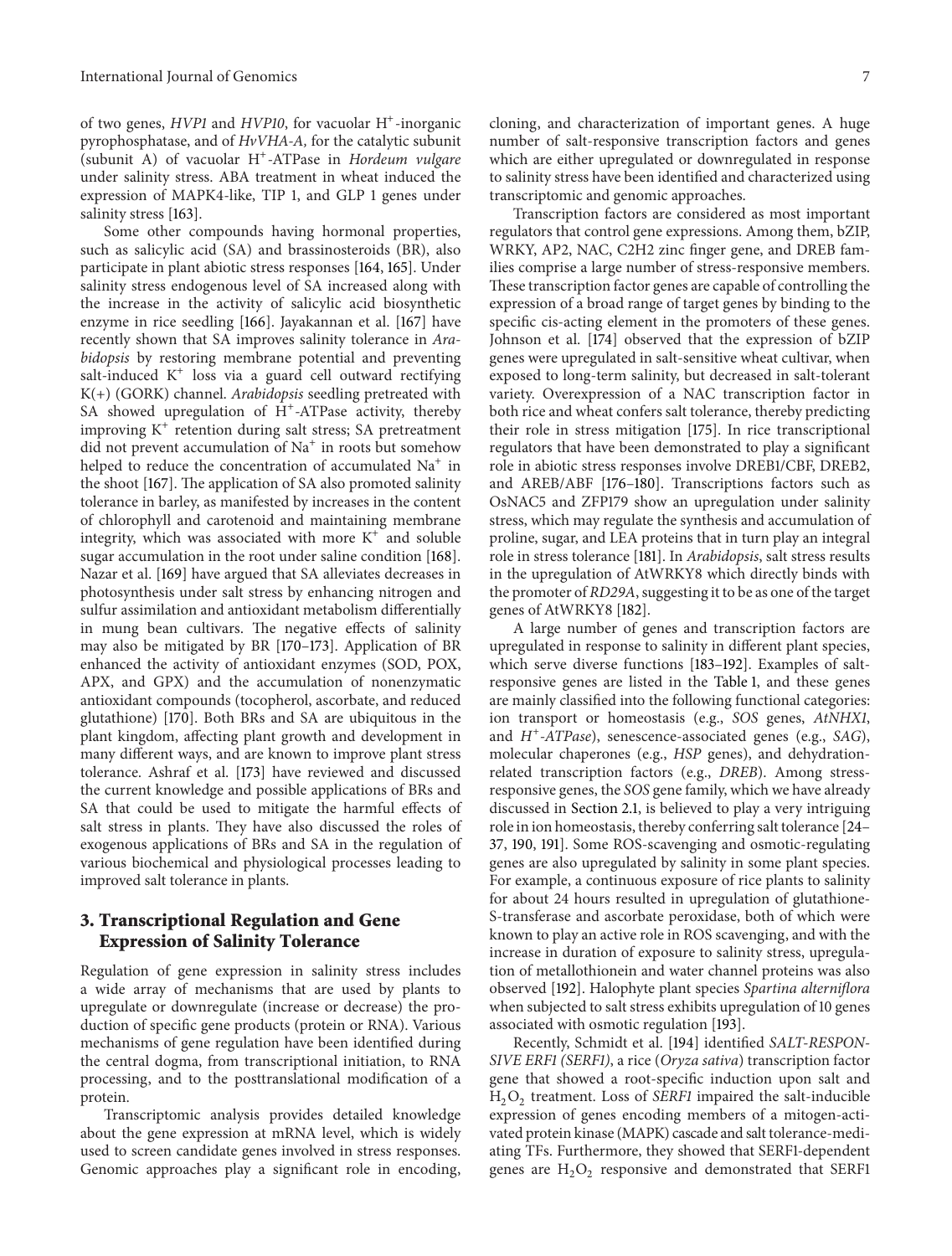| Species                                       | NaCl<br>concentration<br>(mM) | Gene name                                              | Gene functions                                                                                                                                                                                                     | References |
|-----------------------------------------------|-------------------------------|--------------------------------------------------------|--------------------------------------------------------------------------------------------------------------------------------------------------------------------------------------------------------------------|------------|
| Brassica juncea<br>and Brassica<br>campestris | 25 and 50                     | SOS1<br>SOS <sub>2</sub><br>SOS <sub>3</sub><br>AtNHX1 | (i) Plasma membrane<br>$Na^+/K^+$ antiporter.<br>(ii) Protein kinase.<br>(iii) Calcium-binding protein.<br>(iv) Vacuolar $Na^+/K^+$ antiporter.                                                                    | $[183]$    |
| Oryza sativa                                  | 50                            | PRP<br>SAG<br>HSPC025                                  | (i) Proline-rich proteins and<br>cell-wall<br>protection.<br>(ii) Senescence associated genes,<br>regulatory processes,<br>and cellular signal transduction.<br>(iii) Heat-shock proteins, protein<br>stabilizing. | $[184]$    |
| Oryza sativa                                  | 100                           | OsHSP23.7<br>OsHSP71.1,<br>OsHSP80.2                   | Heat-shock proteins, molecular<br>chaperones, folding, assembling,<br>and transporting proteins.                                                                                                                   | $[185]$    |
| Arabidopsis<br>thaliana                       | 150                           | <b>AtSKIP</b>                                          | Transcription factor, transcriptional<br>pre-initiation, splicing, and<br>polyadenylation.                                                                                                                         | $[186]$    |
| Oryza sativa                                  | 200                           | OsHsp17.0,<br>OsHsp23.7                                | Heat-shock proteins, molecular<br>chaperones, and folding,<br>assembling, and transporting<br>proteins.                                                                                                            | $[187]$    |
| Carrot                                        | 300                           | DcHsp17.7                                              | Cell viability and membrane<br>stability under heat stress.                                                                                                                                                        | $[188]$    |
| Arabidopsis<br>thaliana                       | 300                           | <b>ICDREB</b>                                          | Transcription factor                                                                                                                                                                                               | [189]      |

<span id="page-7-0"></span>Table 1: Examples of upregulated genes in response to salinity stress.

binds to the promoters of *MAPK KINASE KINASE6 (MAP3K6), MAPK5, DEHYDRATION-RESPONSIVE ELE-MENT BINDING2A (DREB2A),* and *ZINC FINGER PRO-TEIN179 (ZFP179)* in vitro and in vivo. SERF1 also directly induces its own gene expression. In addition, it was observed that SERF1 is a phosphorylation target of MAPK5, resulting in enhanced transcriptional activity of SERF1 toward its direct target genes. Finally, they demonstrated that the plants deficient for SERF1 are more sensitive to salt stress compared with the wild type, while constitutive overexpression of SERF1 improves salinity tolerance.

There are some transcription factors which are regulated by different kinases and have been found to be significant players of plant adaptation to salinity stress. Serra et al. [\[195](#page-16-15)] showed that *OsRMC* encodes a receptor-like kinase described as a negative regulator of salt stress responses in rice. Two transcription factors, OsEREBP1 and OsEREBP2, belonging to the AP2/ERF family were shown to bind to the same GCC-like DNA motif in *OsRMC* promoter and to negatively regulate its gene expression. Serra et al. [\[195\]](#page-16-15) further revealed that *OsEREBP1* transcript level is not significantly affected by salt, ABA, or severe cold (5<sup>∘</sup> C) and is only slightly regulated by drought and moderate cold. On the other hand, the *OsEREBP2* transcript level increased after cold, ABA, drought, and high salinity treatments, indicating that OsEREBP2 may play a central role mediating the response

to different abiotic stresses. Gene expression analysis in rice varieties with contrasting salt tolerance further suggests that *OsEREBP2* is involved in salt stress response in rice. A bZIP class of ABRE binding transcription factor, known as OSBZ8, has also been identified from rice and has been shown to be highly expressed in salt tolerant cultivars than in salt sensitive one [\[196](#page-16-16)]. Moreover, OSBZ8 has been shown to be activated/phosphorylated by a SNF-1 group of serine/threonine kinase in the presence of Spd during salinity stress [\[197\]](#page-16-17).

High-throughput sequencing for transcript profiling in plants has revealed that alternative splicing affects a much higher proportion of the transcriptome than was previously assumed. Alternative splicing is involved in most plant processes and is particularly prevalent in plants exposed to environmental stress. The identification of mutations in predicted splicing factors and spliceosomal proteins that affect cell fate, the circadian clock, plant defense, and tolerance/sensitivity to abiotic stress all points to a fundamental role of splicing/alternative splicing in plant growth, development, and responses to external cues [\[198](#page-16-18)]. A suite of Ser/Arg-rich proteins that are key regulators of alternative splicing undergoes alternative themselves in response to various abiotic stresses, such as salt stress [\[198](#page-16-18)[–200\]](#page-16-19). PRMT5, a type II protein Arg methyltransferase that symmetrically dimethylates Arg side chains, also impacts splicing/alternative in Arabidopsis. The prmt5 mutant, also known as shk1 kinase binding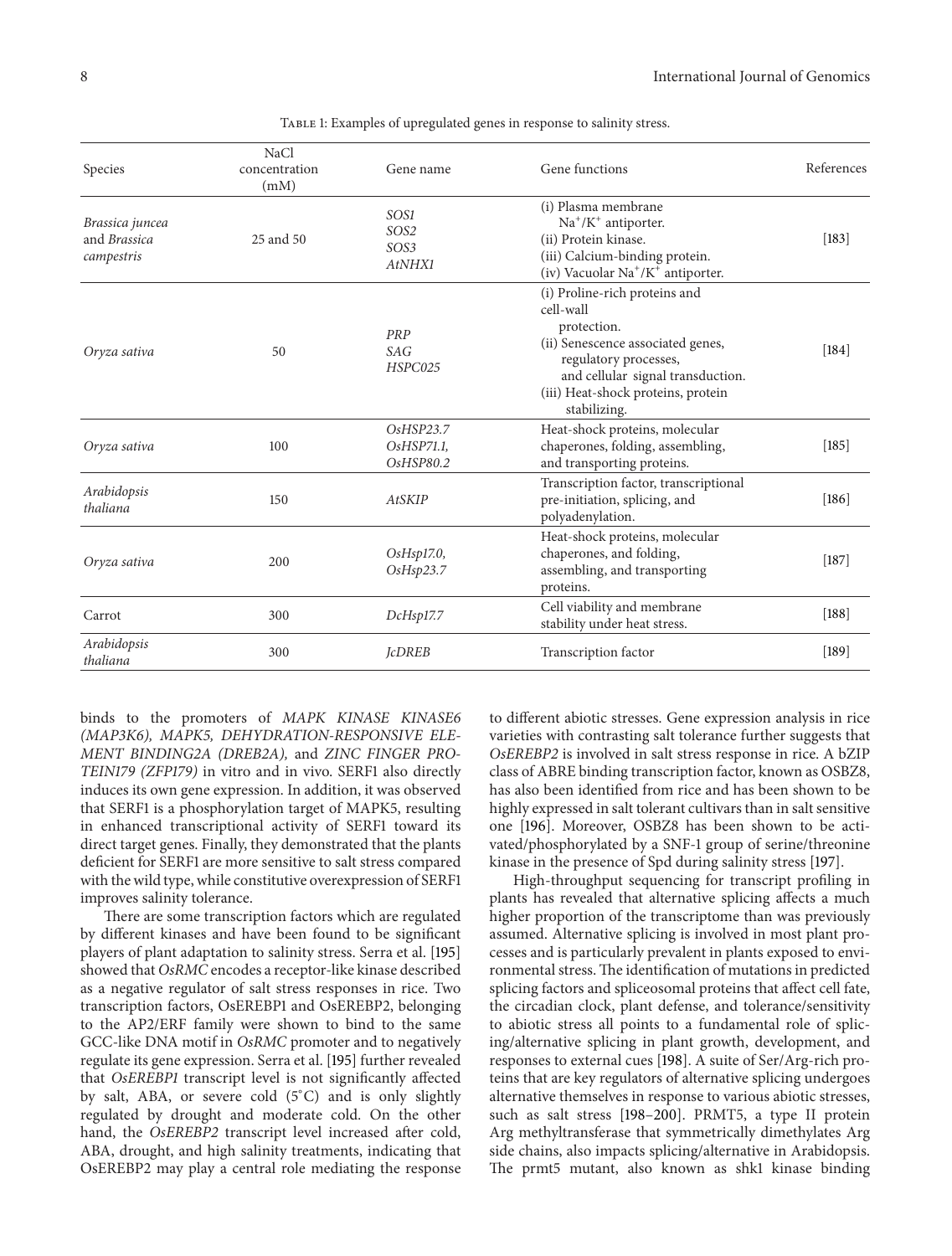protein1 (skb1), is sensitive to salt [\[201\]](#page-16-20). It was proposed that PRMT5/SKB1 affects plant development and the salt response by altering the methylation status of H4R3sme2 (for symmetric dimethylation of histone H4 arginine 3) and LSm4 and thus linking transcription to pre-mRNA splicing [\[201\]](#page-16-20). A nuclear coactivator, At-SKIP (Ski-interacting protein), expression was found to increase in response to salt, mannitol, and ABA treatment, and At-SKIP overexpression or antisense lines show altered tolerance to a plethora of abiotic stress factors [\[186](#page-16-11)], and it is likely that a role in alternative splicing contributes to these phenotypes [\[198\]](#page-16-18).

The small ubiquitin-like modifier (SUMO) is a crucial regulator of signaling proteins in eukaryotes. Attachment of SUMO onto substrates is reversible, and SUMO proteases, which specifically cleave the SUMO-substrate linkages, play a vital regulatory role during SUMOylation. Conti et al. [\[202](#page-16-21)] have identified two SUMO proteases, Overly Tolerant To Salt1 (OTS1) and OTS2, which are localized in the nucleus and act redundantly to regulate salt stress responses in *Arabidopsis thaliana*. Cui et al. [\[203\]](#page-16-22) have identified an *Arabidopsis* endoplasmic reticulum (ER-) associated protein degradation (ERAD) component called Ubiquitin conjugase UBC32 that functions in BR-mediated salt stress tolerance. More and more such reports of sumoylation and other ubiquitin like posttranslational modifications during plant salinity stress are coming up.

Downregulated genes are emerging now as essential components of the response to salinity. For example downregulation of  $\beta$ -carotene hydroxylase increases  $\beta$ -carotene and total carotenoids enhancing salt stress tolerance in transgenic cultured cells of sweet potato [\[204\]](#page-16-23). It seems that mutual regulation mechanism exists between different genes and proteins and signals underlying different processes of plant adaptation to abiotic stress.

In addition to protein coding genes, recently discovered microRNAs (miRNAs) and endogenous small interfering RNAs (siRNAs) have emerged as important players in plant stress responses. Initial clues suggesting that small RNAs are involved in plant stress responses stem from studies showing stress regulation of miRNAs and endogenous siRNAs, as well as from target predictions for some miRNAs [\[205](#page-16-24), [206\]](#page-16-25).

# **4. Proteomic and Metabolic Responses to Salinity Stress**

Genomics technologies have helped to address the multigenicity of the plant abiotic stress responses. Analysis of genome sequences, and specific transcript collections and their dynamic changes, has provided a more global picture of stress-dependent responses at the cell, tissue, and whole plant level and moved the field from a single-gene approach toward an understanding of interactions between multiple components in cells, facilitating the dissection of abiotic stress circuits and coexpression hubs [\[5](#page-10-5)[–8](#page-10-7), [207](#page-17-0)[–209\]](#page-17-1). However, directly focusing on genes may not accurately portray conditions in the cell at a particular state and time during stress due to regulation at the RNA and protein level, including posttranslational regulation. Proteomics,

and in particular quantitative proteomics, is emerging as a powerful technique to be applied to the field of crop abiotic stress tolerance research; it has the potential to allow rapid identification and quantification of novel stressand tolerance-related proteins. Understanding the dynamics of expression and posttranslational modifications of these proteins, and gaining direct insight into their function and interactions, can provide essential information that can be applied to engineer stress-tolerant crops with novel traits through biomarker selection and transgenic strategies [\[209](#page-17-1), [210](#page-17-2)]. Available data suggest that several common stress responsive proteins are expressed in response to various abiotic stresses in different plant species. About 2171 proteins from 34 plant species have been identified and characterized as salt-responsive proteins, which are either upregulated or downregulated by salinity stress [\[211](#page-17-3)]. Based on gene ontology, BLAST alignment and literature information, saltresponsive proteins can be grouped into 14 functional categories. Specifically, there appears to be a general regulation of proteins involved in carbohydrate, nitrogen, and energy metabolisms, with particular emphasis on glycolytic and Krebs cycle enzymes. Moreover, as discussed earlier, salinity and other abiotic stresses lead to metabolic imbalances that lead to ROS generation. Therefore, it is not surprising that plant root or shoot proteomics show the expression of ROS scavenging proteins like SOD, CAT, GPX, APX, and GR [\[209,](#page-17-1) [212](#page-17-4)]. Other proteins that are identified in multiple studies are those involved in protein synthesis, processing, turnover, and degradation, as well as cytoskeleton stability. For photosynthetic processes, there appears to be a general decrease in levels of chlorophyll biosynthesis related proteins but an increase in proteins involved in the light-dependent reactions. Some of the proteins identified are indicative of a general stress-responsive pathway in plants. Less common are proteins identified in the categories of signaling, trafficking, transport, and cell structure [\[209\]](#page-17-1). Plant lamina or root membrane proteomics, including that of plasma membrane, mitochondrial, and thylakoid membrane, have revealed the up-/downregulation of a plethora of proteins. These include receptor proteins that perceive the stress, membrane bound signaling, and regulatory proteins that function to relay the stress, vesicle trafficking proteins, and transport proteins that function to maintain ion and water homeostasis, and drive sequestration and/or removal of toxic compounds from the cell, membrane bound kinases, and intrinsic proteins [\[213–](#page-17-5) [219](#page-17-6)].

Another significant research approach in plant system biology is the metabolomics which involves the study of metabolome. Higher plants have a remarkable ability to synthesize a vast array of metabolites that differ in chemical complexity and biological functions playing an indispensible role in stress alleviation [\[229](#page-17-7), [230\]](#page-17-8). Examples of plant metabolites that are involved in salinity tolerance include polyols such as mannitol and sorbitol, dimethylsulfonium compounds, glycine betaine, sugars such as sucrose, trehalose and fructans, or amino acids such as proline that serve as an osmolyte or osmoprotectant [\[231](#page-17-9)]. Plants when subjected to salinity stress show an increase in the concentration of these osmolytes thus playing significant role in stress mitigation.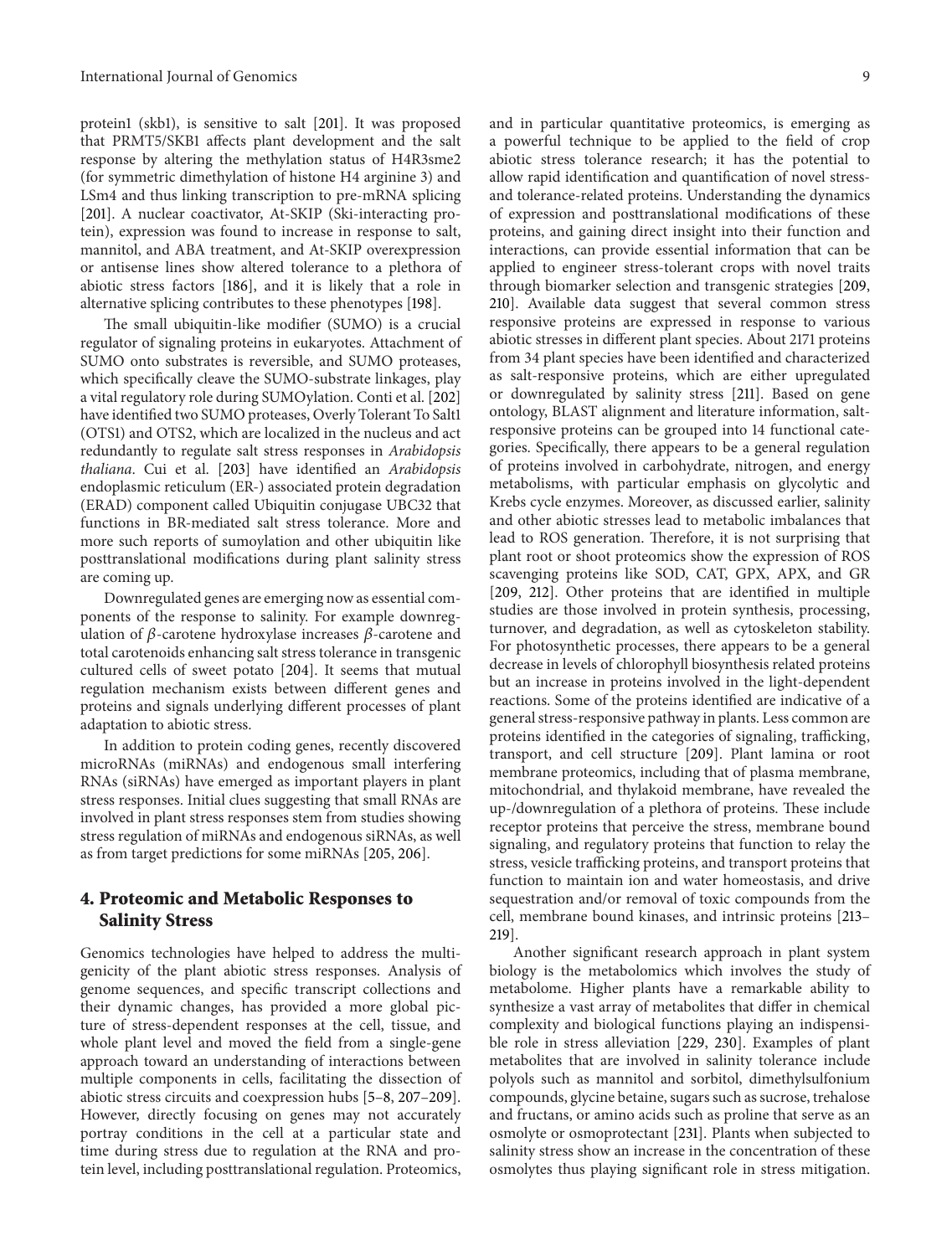| Transgenic<br>host | Gene engineered                                       | Source                                    | Improved functions<br>under salinity stress                                                                                     | References |
|--------------------|-------------------------------------------------------|-------------------------------------------|---------------------------------------------------------------------------------------------------------------------------------|------------|
| Arabidopsis        | Vacuolar<br>$Na^+/H^+$<br>antiporter Ms<br>NHX1       | Alfalfa<br>(Medicago<br>sativa)           | Increased osmotic<br>balance.<br>MDA content rises.                                                                             | [220]      |
| Rice               | Vacuolar<br>$Na^+/H^+$<br>Antiporter Pg<br>NHX1       | Pennisetum<br>glaucum                     | Elaborate root system.                                                                                                          | $[221]$    |
| Wheat              | Vacuolar<br>$Na^+/H^+$<br>Antiporter At<br>NHX1       | Arabidopsis<br>thaliana L.                | Increase in grain yield<br>and biomass production.<br>Accumulation of $K^+$ in<br>leaf.<br>Reduced aggregation of<br>$Na^{+}$ . | $[222]$    |
| Tobacco            | Vacuolar<br>$Na^+/H^+$<br>antiporter<br>GhNHX1        | Gossypium<br>hirsutum                     | $Na+$<br>compartmentalization.                                                                                                  | $[223]$    |
| Tomato             | Vacuolar<br>$Na^+/H^+$<br>antiporter<br>AtNHX1        | Arabidopsis<br>thaliana L.                | Over production of<br>vacuolar Na <sup>+</sup> /H <sup>+</sup><br>antiporter.                                                   | $[224]$    |
| Tobacco            | Vacuolar<br>$Na^+/H^+$<br>antiporter<br><b>AlNHXI</b> | Aeluropus<br>littoralis                   | Compartmentalization<br>of Na in roots.<br>Maintenance of K <sup>+</sup> /Na <sup>+</sup><br>ratio in the leaf.                 | $[225]$    |
| <b>Brassica</b>    | Vacuolar<br>$Na^+/H^+$<br>antiporter<br>AtNHX1        | Arabidopsis<br>thaliana L.                | Increased proline<br>content.<br>Improved growth rate.<br>Mitigate the toxic effect<br>of Na <sup>+</sup> .                     | $[226]$    |
| Arabidopsis        | Plasma membrane<br>$Na^+/H^+$<br>antiporter SOS1      | Arabidopsis<br>thaliana L.<br>(wild type) | Improved germination<br>rate, root growth, and<br>chlorophyll content.<br>Reduced accumulation<br>of Na <sup>+</sup> .          | $[227]$    |
| Maize              | Vacuolar<br>$Na^+/H^+$<br>antiporter<br>AtNHX1        | Arabidopsis<br>thaliana L.                | Increased rate of<br>germination.                                                                                               | $[228]$    |

<span id="page-9-0"></span>Table 2: Improving plant salt tolerance through engineering genes for various membrane antiporters.

We have already discussed their role in [Section 2.2.](#page-2-0) Advances in analytical chemistry, such as MS based methods and NMR, and sophisticated "data processing and mining" techniques, have allowed the plant biologists to venture into hitherto unexplored domains and generate extensive metabolic profiles due to various environmental stimuli including salinity. Results indicate that the metabolic processes are highly specific for given tissues, species, and plant-environment interactions. The clusters of identified compounds not only serve as base in the quest of novel defense compounds but also as markers for the characterization of the plants' defensive state. The latter is especially useful in agronomic applications where meaningful markers are essential for crop protection [\[232\]](#page-17-19).

# **5. Bioengineering for Improving Salinity Tolerance**

Genetic transformation technology enables scientists to achieve gene transfer in precise and predictable manner. Hence genetic engineering approaches would be useful to manipulate the osmoprotectants biosynthetic pathways for accumulating such molecules that act by scavenging ROS, reducing lipid peroxidation, maintaining protein structure and functions [\[233](#page-17-20)[–235\]](#page-17-21). Many works on the transformation of plants for improving salinity tolerance focus on genes controlling ion transport, as regulation of  $Na<sup>+</sup>$  uptake and compartmentalization is a critically important mechanism for plant survival under salinity stress, and many candidate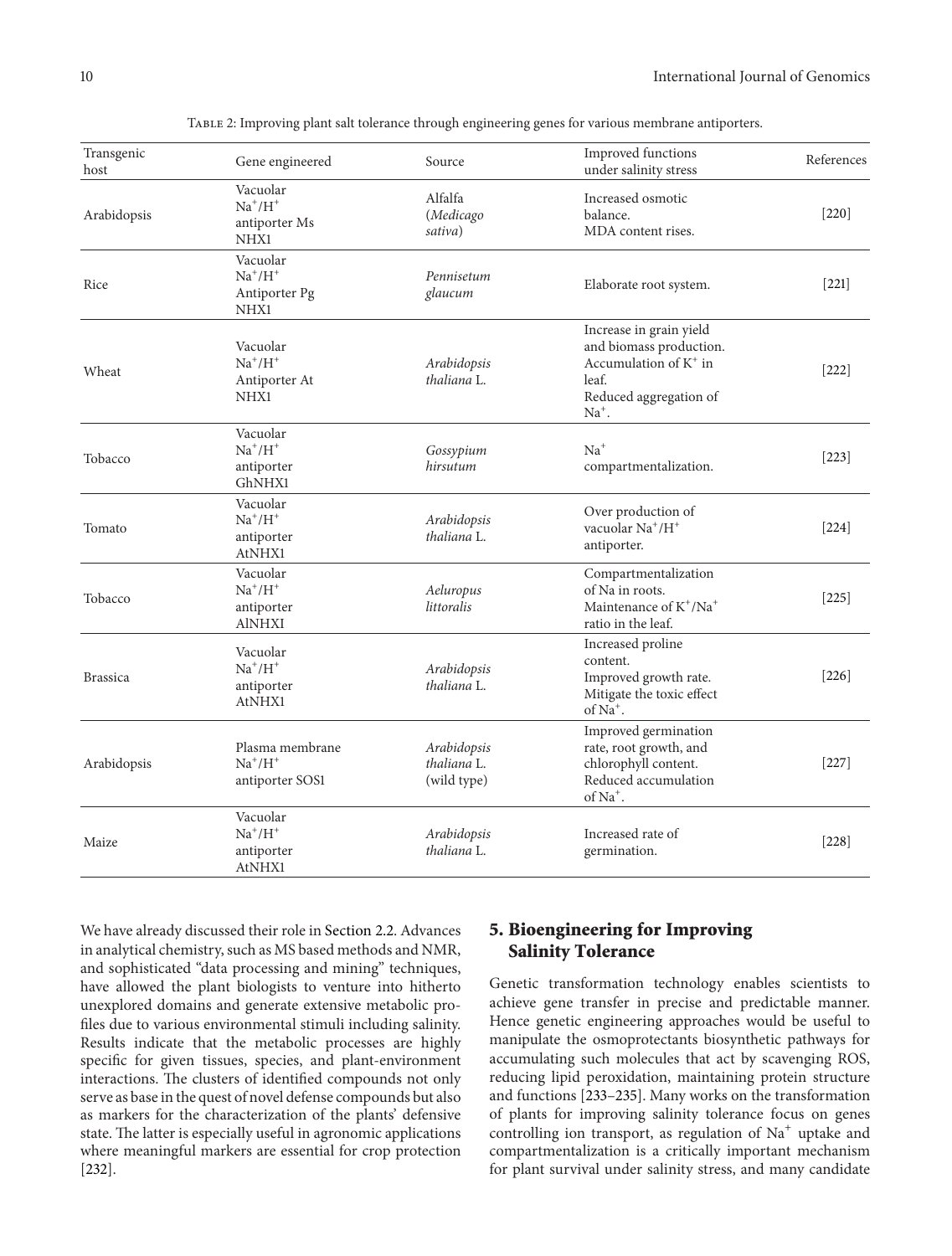genes controlling this mechanism have been identified. Engineering plants for overexpression of genes encoding for antiporters is identified as an effective method for generating salt-tolerant plants [\(Table 2](#page-9-0) and relative references in [Table 2\)](#page-9-0). Gene expression studies using constitutive promoters provide limited biological information compared with the use of inducible promoters or cell type-specific promoters. The choice of promoters can significantly affect the results from a transgenic manipulation. Thus salt tolerant crops could be engineered by (1) successful fine-tuning of the stress response by engineering novel regulatory targets; (2) proper understanding of posttranslational modifications which regulate plant growth performance under stress; (3) overexpression of miRNAs or their targets; (4) maintaining hormone homeostasis to avoid pleiotropic effects under stress; and (5) applying plant synthetic biology approaches to improve genetic engineering strategies [\[236](#page-17-22)].

### **6. Conclusions and Future Research Perspectives**

Salinity tolerance involves a complex of responses at molecular, cellular, metabolic, physiological, and whole-plant levels. Extensive research through cellular, metabolic, and physiological analysis has elucidated that among various salinity responses, mechanisms or strategies controlling ion uptake, transport and balance, osmotic regulation, hormone metabolism, antioxidant metabolism, and stress signalling play critical roles in plant adaptation to salinity stress. Taking advantage of the latest advancements in the field of genomic, transcriptomic, proteomic, and metabolomic techniques, plant biologists are focusing on the development of a complete profile of genes, proteins, and metabolites responsible for different mechanisms of salinity tolerance in different plant species. However, there is lack of the integration of information from genomic, transcriptomic, proteomic, and metabolomics studies, and the combined approach is essential for the determination of the key pathways or processes controlling salinity tolerance. In addition, in spite of the significant progress in the understanding of plant stress responses, there is still a large gap in our knowledge of transmembrane ion transport, sensor and receptor in the signalling transduction, molecules in long distance signalling, and metabolites in energy supply. The future focus should be on the study of intercellular and intracellular molecular interaction involved in salinity stress response. Genetic engineering has been proved to be an efficient approach to the development of salinity-tolerant plants, and this approach will become more powerful as more candidate genes associated with salinity tolerance are identified and widely utilized.

#### **Conflicts of Interests**

The authors declare that there is no conflict of interests regarding the publication of this paper.

#### **Acknowledgments**

Bhaskar Gupta acknowledges the financial help from DBT (Govt. of India) for the DBT-RGYI grant and Government of West Bengal for the WB-DST grant.

#### **References**

- <span id="page-10-0"></span>[1] FAO, *High Level Expert Forum—How to Feed the World in 2050*, Economic and Social Development, Food and Agricultural Organization of the United Nations, Rome, Italy, 2009.
- <span id="page-10-1"></span>[2] T. J. Flowers, "Improving crop salt tolerance," *Journal of Experimental Botany*, vol. 55, no. 396, pp. 307–319, 2004.
- <span id="page-10-2"></span>[3] R. Munns and M. Tester, "Mechanisms of salinity tolerance," *Annual Review of Plant Biology*, vol. 59, pp. 651–681, 2008.
- <span id="page-10-3"></span>[4] R. A. James, C. Blake, C. S. Byrt, and R. Munns, "Major genes for Na<sup>+</sup> exclusion, Nax1 and Nax2 (wheat HKT1;4 and HKT1;5), decrease Na<sup>+</sup> accumulation in bread wheat leaves under saline and waterlogged conditions," *Journal of Experimental Botany*, vol. 62, no. 8, pp. 2939–2947, 2011.
- <span id="page-10-5"></span>[5] A. Rahnama, R. A. James, K. Poustini, and R. Munns, "Stomatal conductance as a screen for osmotic stress tolerance in durum wheat growing in saline soil," *Functional Plant Biology*, vol. 37, no. 3, pp. 255–263, 2010.
- <span id="page-10-6"></span>[6] R. Munns, "Genes and salt tolerance: bringing them together," *New Phytologist*, vol. 167, no. 3, pp. 645–663, 2005.
- <span id="page-10-4"></span>[7] J. Rozema and T. Flowers, "Ecology: crops for a salinized world," *Science*, vol. 322, no. 5907, pp. 1478–1480, 2008.
- <span id="page-10-7"></span>[8] K. Apel and H. Hirt, "Reactive oxygen species: metabolism, oxidative stress, and signal transduction," *Annual Review of Plant Biology*, vol. 55, pp. 373–399, 2004.
- [9] S. Mahajan and N. Tuteja, "Cold, salinity and drought stresses: an overview," *Archives of Biochemistry and Biophysics*, vol. 444, no. 2, pp. 139–158, 2005.
- [10] P. Ahmad, "Growth and antioxidant responses in mustard (*Brassica juncea* L.) plants subjected to combined effect of gibberellic acid and salinity," *Archives of Agronomy and Soil Science*, vol. 56, no. 5, pp. 575–588, 2010.
- [11] P. Ahmad and M. N. V. Prasad, *Abiotic Stress Responses in Plants: Metabolism, Productivity and Sustainability*, Springer, New York, NY, USA, 2012.
- <span id="page-10-8"></span>[12] P. Ahmad and S. Umar, *Oxidative Stress: Role of Antioxidants in Plants*, Studium Press, New Delhi, India, 2011.
- <span id="page-10-9"></span>[13] Q. Pang, S. Chen, S. Dai, Y. Chen, Y. Wang, and X. Yan, "Comparative proteomics of salt tolerance in*Arabidopsis thaliana* and *Thellungiella halophila*," *Journal of Proteome Research*, vol. 9, no. 5, pp. 2584–2599, 2010.
- <span id="page-10-10"></span>[14] E. Ábrahám, I. P. Salamó, C. Koncz, and L. Szabados, "Identification of *Arabidopsis* and *Thellungiella* genes involved in salt tolerance by novel genetic system," *Acta Biologica Szegediensis*, vol. 55, no. 1, pp. 53–57, 2011.
- <span id="page-10-11"></span>[15] J. L. Zhang and H. Shi, "Physiological and molecular mechanisms of plant salt tolerance," *Photosynthesis Research*, vol. 115, pp. 1–22, 2013.
- <span id="page-10-12"></span>[16] N. X. Niu Xiaomu, R. A. Bressan, P. M. Hasegawa, and J. M. Pardo, "Ion homeostasis in NaCl stress environments," *Plant Physiology*, vol. 109, no. 3, pp. 735–742, 1995.
- [17] R. Serrano, J. M. Mulet, G. Rios et al., "A glimpse of the mechanisms of ion homeostasis during salt stress," *Journal of Experimental Botany*, vol. 50, pp. 1023–1036, 1999.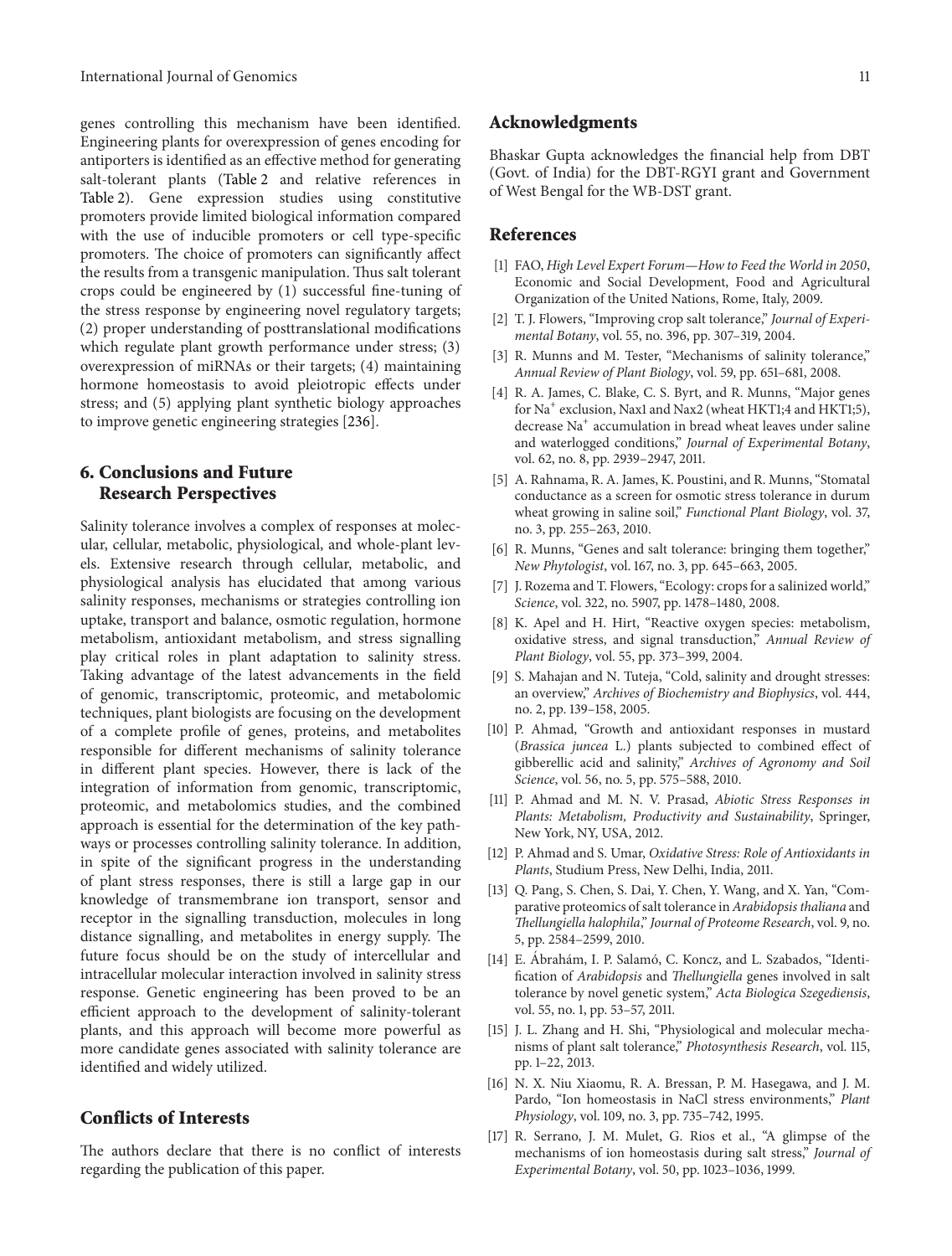- <span id="page-11-0"></span>[18] P. M. Hasegawa, "Sodium (Na<sup>+</sup>) homeostasis and salt tolerance of plants," *Environmental and Experimental Botany*, vol. 92, pp. 19–31, 2013.
- <span id="page-11-1"></span>[19] M. P. Reddy, S. Sanish, and E. R. R. Iyengar, "Photosynthetic studies and compartmentation of ions in different tissues of *Salicornia brachiata* Roxb. under saline conditions," *Photosynthetica*, vol. 26, pp. 173–179, 1992.
- <span id="page-11-2"></span>[20] J.-K. Zhu, "Regulation of ion homeostasis under salt stress," *Current Opinion in Plant Biology*, vol. 6, no. 5, pp. 441–445, 2003.
- <span id="page-11-3"></span>[21] K. J. Dietz, N. Tavakoli, C. Kluge et al., "Significance of the Vtype ATPase for the adaptation to stressful growth conditions and its regulation on the molecular and biochemical level," *Journal of Experimental Botany*, vol. 52, no. 363, pp. 1969–1980, 2001.
- <span id="page-11-5"></span>[22] M. De Lourdes Oliveira Otoch, A. C. Menezes Sobreira, M. E. Farias De Aragão, E. G. Orellano, M. Da Guia Silva Lima, and D. Fernandes De Melo, "Salt modulation of vacuolar H<sup>+</sup>-ATPase and H<sup>+</sup>-Pyrophosphatase activities in *Vigna unguiculata*," *Journal of Plant Physiology*, vol. 158, no. 5, pp. 545–551, 2001.
- <span id="page-11-4"></span>[23] B. Wang, U. Lüttge, and R. Ratajczak, "Effects of salt treatment and osmotic stress on V-ATPase and V-PPase in leaves of the halophyte Suaeda salsa," *Journal of Experimental Botany*, vol. 52, no. 365, pp. 2355–2365, 2001.
- <span id="page-11-6"></span>[24] P. M. Hasegawa, R. A. Bressan, J.-K. Zhu, and H. J. Bohnert, "Plant cellular and molecular responses to high salinity,"*Annual Review of Plant Biology*, vol. 51, pp. 463–499, 2000.
- <span id="page-11-7"></span>[25] D. Sanders, "Plant biology: the salty tale of *Arabidopsis*," *Current Biology*, vol. 10, no. 13, pp. R486–R488, 2000.
- <span id="page-11-8"></span>[26] H. Shi, M. Ishitani, C. Kim, and J.-K. Zhu, "The *Arabidopsis thaliana* salt tolerance gene SOS1 encodes a putative Na<sup>+</sup>/H<sup>+</sup> antiporter," *Proceedings of the National Academy of Sciences of the United States of America*, vol. 97, no. 12, pp. 6896–6901, 2000.
- <span id="page-11-9"></span>[27] H. Shi, F. J. Quintero, J. M. Pardo, and J.-K. Zhu, "The putative plasma membrane Na<sup>+</sup>/H<sup>+</sup> antiporter SOS1 controls longdistance Na<sup>+</sup> transport in plants," *Plant Cell*, vol. 14, no. 2, pp. 465–477, 2002.
- <span id="page-11-10"></span>[28] J. Liu, M. Ishitani, U. Halfter, C.-S. Kim, and J.-K. Zhu, "The *Arabidopsis thaliana* SOS2 gene encodes a protein kinase that is required for salt tolerance," *Proceedings of the National Academy of Sciences of the United States of America*, vol. 97, no. 7, pp. 3730– 3734, 2000.
- <span id="page-11-11"></span>[29] M. Ishitani, J. Liu, U. Halfter, C.-S. Kim, W. Shi, and J.- K. Zhu, "SOS3 function in plant salt tolerance requires Nmyristoylation and calcium binding," *Plant Cell*, vol. 12, no. 9, pp. 1667–1677, 2000.
- <span id="page-11-12"></span>[30] Y. Guo, Q.-S. Qiu, F. J. Quintero et al., "Transgenic Evaluation of Activated Mutant Alleles of SOS2 Reveals a Critical Requirement for Its Kinase Activity and C-Terminal Regulatory Domain for Salt Tolerance in *Arabidopsis thaliana*," *Plant Cell*, vol. 16, no. 2, pp. 435–449, 2004.
- <span id="page-11-13"></span>[31] F. J. Quintero, M. Ohta, H. Shi, J.-K. Zhu, and J. M. Pardo, "Reconstitution in yeast of the *Arabidopsis* SOS signaling pathway for Na<sup>+</sup> homeostasis," *Proceedings of the National Academy of Sciences of the United States of America*, vol. 99, no. 13, pp. 9061–9066, 2002.
- <span id="page-11-14"></span>[32] F. J. Quintero, J. Martinez-Atienza, I. Villalta et al., "Activation of the plasma membrane Na/H antiporter salt-overly-sensitive 1 (SOS1) by phosphorylation of an auto-inhibitory C-terminal domain," *Proceedings of the National Academy of Sciences of the United States of America*, vol. 108, no. 6, pp. 2611–2616, 2011.
- <span id="page-11-15"></span>[33] D.-H. Oh, S. Y. Lee, R. A. Bressan, D.-J. Yun, and H. J. Bohnert, "Intracellular consequences of SOS1 deficiency during

salt stress," *Journal of Experimental Botany*, vol. 61, no. 4, pp. 1205–1213, 2010.

- <span id="page-11-16"></span>[34] J. Martínez-Atienza, X. Jiang, B. Garciadeblas et al., "Conservation of the salt overly sensitive pathway in rice," *Plant Physiology*, vol. 143, no. 2, pp. 1001–1012, 2007.
- <span id="page-11-17"></span>[35] R. K. Sairam and A. Tyagi, "Physiology and molecular biology of salinity stress tolerance in plants," *Current Science*, vol. 86, no. 3, pp. 407–421, 2004.
- <span id="page-11-18"></span>[36] L. Ma, H. Zhang, L. Sun et al., "NADPH oxidase AtrbohD and AtrbohF function in ROS-dependent regulation of  $\mathrm{Na^+}/\mathrm{K^+}$ homeostasis in *Arabidopsis* under salt stress," *Journal of Experimental Botany*, vol. 63, no. 1, pp. 305–317, 2012.
- <span id="page-11-19"></span>[37] H. E. Yen, S.-M. Wu, Y.-H. Hung, and S.-K. Yen, "Isolation of 3 salt-induced low-abundance cDNAs from light-grown callus of *Mesembryanthemum crystallinum* by suppression subtractive hybridization," *Physiologia Plantarum*, vol. 110, no. 3, pp. 402– 409, 2000.
- <span id="page-11-20"></span>[38] J. I. Schroeder, E. Delhaize, W. B. Frommer et al., "Using membrane transporters to improve crops for sustainable food production," *Nature*, vol. 497, pp. 60–66, 2013.
- <span id="page-11-21"></span>[39] V. Barragán, E. O. Leidi, Z. Andrés et al., "Ion exchangers NHX1 and NHX2 mediate active potassium uptake into vacuoles to regulate cell turgor and stomatal function in *Arabidopsis*," *Plant Cell*, vol. 24, no. 3, pp. 1127–1142, 2012.
- <span id="page-11-22"></span>[40] F. J. Gálvez, M. Baghour, G. Hao, O. Cagnac, M. P. Rodríguez-Rosales, and K. Venema, "Expression of LeNHX isoforms in response to salt stress in salt sensitive and salt tolerant tomato species," *Plant Physiology and Biochemistry*, vol. 51, pp. 109–115, 2012.
- <span id="page-11-23"></span>[41] M. A. Hoque, M. N. A. Banu, E. Okuma et al., "Exogenous proline and glycinebetaine increase NaCl-induced ascorbateglutathione cycle enzyme activities, and proline improves salt tolerance more than glycinebetaine in tobacco Bright Yellow-2 suspension-cultured cells," *Journal of Plant Physiology*, vol. 164, no. 11, pp. 1457–1468, 2007.
- [42] P. Ahmad, C. A. Jaleel, M. A. Salem, G. Nabi, and S. Sharma, "Roles of enzymatic and nonenzymatic antioxidants in plants during abiotic stress," *Critical Reviews in Biotechnology*, vol. 30, no. 3, pp. 161–175, 2010.
- [43] M. A. Hossain, S. Munemasa, M. Uraji, Y. Nakamura, I. C. Mori, and Y. Murata, "Involvement of endogenous abscisic acid in methyl jasmonate-induced stomatal closure in *Arabidopsis*," *Plant Physiology*, vol. 156, no. 1, pp. 430–438, 2011.
- [44] N. Nounjan, P. T. Nghia, and P. Theerakulpisut, "Exogenous proline and trehalose promote recovery of rice seedlings from salt-stress and differentially modulate antioxidant enzymes and expression of related genes," *Journal of Plant Physiology*, vol. 169, no. 6, pp. 596–604, 2012.
- <span id="page-11-24"></span>[45] M. A. Tahir, T. Aziz, M. Farooq, and G. Sarwar, "Siliconinduced changes in growth, ionic composition, water relations, chlorophyll contents and membrane permeability in two saltstressed wheat genotypes," *Archives of Agronomy and Soil Science*, vol. 58, no. 3, pp. 247–256, 2012.
- <span id="page-11-25"></span>[46] M. A. Khan, I. A. Ungar, and A. M. Showalter, "Effects of sodium chloride treatments on growth and ion accumulation of the halophyte haloxylon recurvum," *Communications in Soil Science and Plant Analysis*, vol. 31, no. 17-18, pp. 2763–2774, 2000.
- <span id="page-11-26"></span>[47] Y. Wang and N. Nii, "Changes in chlorophyll, ribulose bisphosphate carboxylase-oxygenase, glycine betaine content, photosynthesis and transpiration in Amaranthus tricolor leaves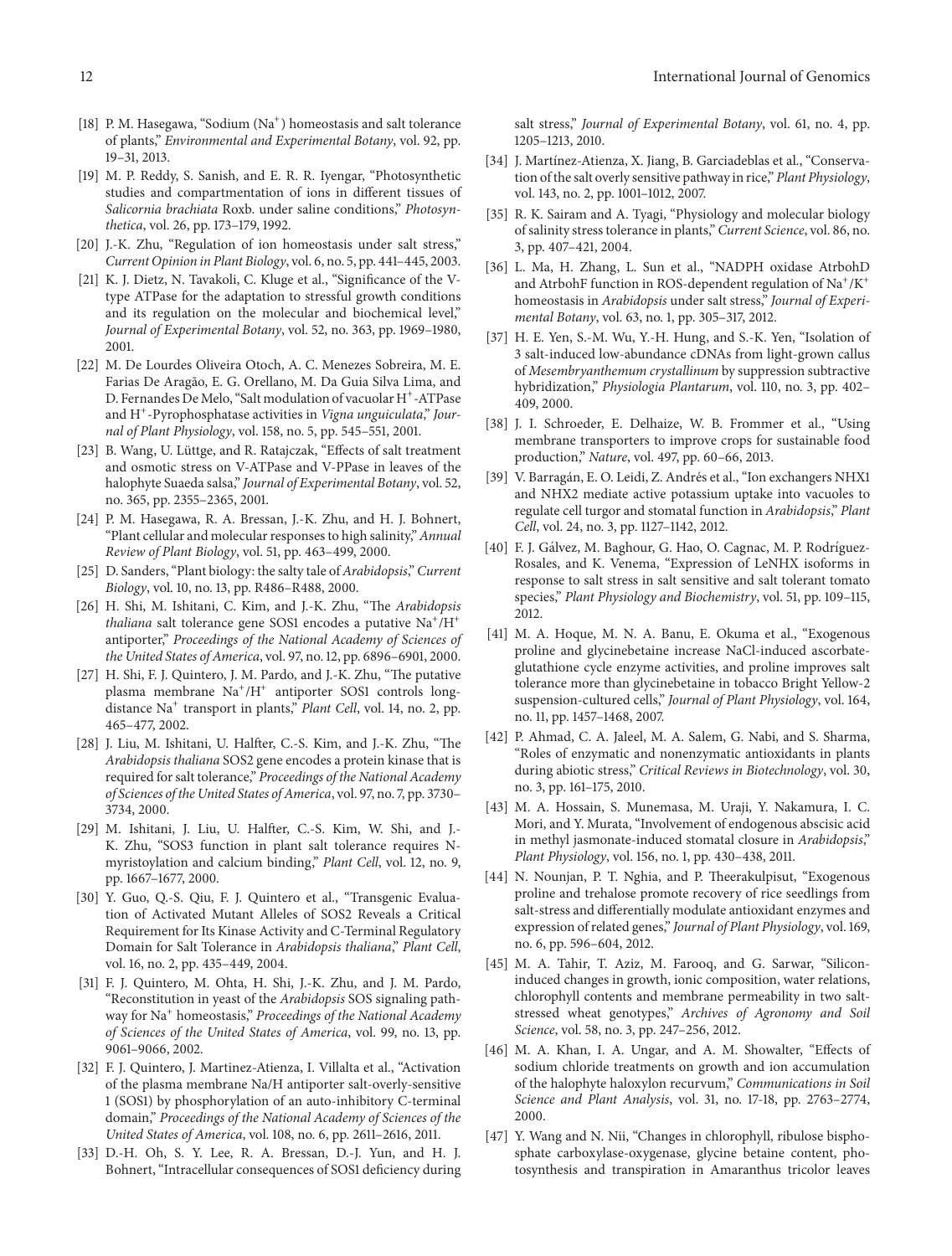during salt stress," *Journal of Horticultural Science and Biotechnology*, vol. 75, no. 6, pp. 623–627, 2000.

- <span id="page-12-0"></span>[48] I. Kerepesi and G. Galiba, "Osmotic and salt stress-induced alteration in soluble carbohydrate content in wheat seedlings," *Crop Science*, vol. 40, no. 2, pp. 482–487, 2000.
- <span id="page-12-1"></span>[49] H. J. Bohnert, D. E. Nelson, and R. G. Jensen, "Adaptations to environmental stresses," *Plant Cell*, vol. 7, no. 7, pp. 1099–1111, 1995.
- <span id="page-12-2"></span>[50] C. W. Ford, "Accumulation of low molecular weight solutes in water-stressed tropical legumes," *Phytochemistry*, vol. 23, no. 5, pp. 1007–1015, 1984.
- [51] M. Dopp, F. Larher, and P. Weigel, "Osmotic adaption in Australian mangroves," *Vegetatio*, vol. 61, no. 1–3, pp. 247–253, 1985.
- <span id="page-12-13"></span>[52] M. Ashraf and M. R. Foolad, "Roles of glycine betaine and proline in improving plant abiotic stress resistance," *Environmental and Experimental Botany*, vol. 59, no. 2, pp. 206–216, 2007.
- <span id="page-12-3"></span>[53] S. C. Saxena, H. Kaur, P. Verma et al., "Osmoprotectants: potential for crop improvement under adverse conditions," in *Plant Acclimation to Environmental Stress*, pp. 197–232, Springer, New York, NY, USA, 2013.
- <span id="page-12-4"></span>[54] A. D. Hanson, B. Rathinasabapathi, J. Rivoal, M. Burnet, M. O. Dillon, and D. A. Gage, "Osmoprotective compounds in the Plumbaginaceae: a natural experiment in metabolic engineering of stress tolerance," *Proceedings of the National Academy of Sciences of the United States of America*, vol. 91, no. 1, pp. 306–310, 1994.
- <span id="page-12-5"></span>[55] F. El-Shintinawy and M. N. El-Shourbagy, "Alleviation of changes in protein metabolism in NaCl-stressed wheat seedlings by thiamine," *Biologia Plantarum*, vol. 44, no. 4, pp. 541–545, 2001.
- <span id="page-12-6"></span>[56] J. Matysik, A. Alia, B. Bhalu, and P. Mohanty, "Molecular mechanisms of quenching of reactive oxygen species by proline under stress in plants," *Current Science*, vol. 82, no. 5, pp. 525– 532, 2002.
- <span id="page-12-7"></span>[57] C. Ben Ahmed, B. Ben Rouina, S. Sensoy, M. Boukhriss, and F. Ben Abdullah, "Exogenous proline effects on photosynthetic performance and antioxidant defense system of young olive tree," *Journal of Agricultural and Food Chemistry*, vol. 58, no. 7, pp. 4216–4222, 2010.
- <span id="page-12-8"></span>[58] M. A. Hoque, M. N. A. Banu, Y. Nakamura, Y. Shimoishi, and Y. Murata, "Proline and glycinebetaine enhance antioxidant defense and methylglyoxal detoxification systems and reduce NaCl-induced damage in cultured tobacco cells," *Journal of Plant Physiology*, vol. 165, no. 8, pp. 813–824, 2008.
- <span id="page-12-9"></span>[59] S. Deivanai, R. Xavier, V. Vinod, K. Timalata, and O. F. Lim, "Role of exogenous proline in ameliorating salt stress at early stage in two rice cultivars," *Journal of Stress Physiology & Biochemistry*, vol. 7, pp. 157–174, 2011.
- <span id="page-12-10"></span>[60] M. A. A. Gadallah, "Effects of proline and glycinebetaine on Vicia faba responses to salt stress," *Biologia Plantarum*, vol. 42, no. 2, pp. 249–257, 1999.
- <span id="page-12-11"></span>[61] P. Makela, J. Karkkainen, and S. Somersalo, "Effect of glycinebetaine on chloroplast ultrastructure, chlorophyll and protein content, and RuBPCO activities in tomato grown under drought or salinity," *Biologia Plantarum*, vol. 43, no. 3, pp. 471– 475, 2000.
- <span id="page-12-12"></span>[62] S. Cha-Um and C. Kirdmanee, "Effect of glycinebetaine on proline, water use, and photosynthetic efficiencies, and growth of rice seedlings under salt stress," *Turkish Journal of Agriculture and Forestry*, vol. 34, no. 6, pp. 517–527, 2010.
- <span id="page-12-14"></span>[63] R. Ahmad, C. J. Lim, and S.-Y. Kwon, "Glycine betaine: a versatile compound with great potential for gene pyramiding to improve crop plant performance against environmental stresses," *Plant Biotechnology Reports*, vol. 7, pp. 49–57, 2013.
- <span id="page-12-15"></span>[64] S. Rahman, H. Miyake, and Y. Takeoka, "Effects of exogenous glycinebetaine on growth and ultrastructure of salt-stressed rice seedlings (*Oryza sativa* L.)," *Plant Production Science*, vol. 5, no. 1, pp. 33–44, 2002.
- <span id="page-12-16"></span>[65] M. L. Binzel, F. D. Hess, R. A. Bressan, and P. M. Hasegawa, "Intracellular compartmentation of ions in salt adapted tobacco cells," *Plant Physiology*, vol. 86, pp. 607–614, 1988.
- <span id="page-12-17"></span>[66] J. C. Thomas, M. Sepahi, B. Arendall, and H. J. Bohnert, "Enhancement of seed germination in high salinity by engineering mannitol expression in*Arabidopsis thaliana*," *Plant, Cell and Environment*, vol. 18, no. 7, pp. 801–806, 1995.
- <span id="page-12-18"></span>[67] A. K. Parida, A. B. Das, and P. Mohanty, "Investigations on the antioxidative defence responses to NaCl stress in a mangrove, *Bruguiera parviflora*: differential regulations of isoforms of some antioxidative enzymes," *Plant Growth Regulation*, vol. 42, no. 3, pp. 213–226, 2004.
- <span id="page-12-19"></span>[68] Z. Gao, M. Sagi, and S. H. Lips, "Carbohydrate metabolism in leaves and assimilate partitioning in fruits of tomato (*Lycopersicon esculentum* L.) as affected by salinity," *Plant Science*, vol. 135, no. 2, pp. 149–159, 1998.
- <span id="page-12-20"></span>[69] A. N. M. Alamgir and M. Yousuf Ali, "Effect of salinity on leaf pigments, sugar and protein concentrations and chloroplast ATPase activity of rice (*Oryza sativa* L.)," *Bangladesh Journal of Botany*, vol. 28, no. 2, pp. 145–149, 1999.
- <span id="page-12-21"></span>[70] F. Groß, J. Durner, and F. Gaupels, "Nitric oxide, antioxidants and prooxidants in plant defence responses," *Frontiers in Plant Science*, vol. 4, article 419, 2013.
- <span id="page-12-22"></span>[71] K. Asada, "The water-water cycle in chloroplasts: scavenging of active oxygens and dissipation of excess photons," *Annual Review of Plant Biology*, vol. 50, pp. 601–639, 1999.
- <span id="page-12-23"></span>[72] K. J. Gupta, M. Stoimenova, and W. M. Kaiser, "In higher plants, only root mitochondria, but not leaf mitochondria reduce nitrite to NO, in vitro and in situ," *Journal of Experimental Botany*, vol. 56, no. 420, pp. 2601–2609, 2005.
- <span id="page-12-24"></span>[73] S. S. Gill, M. Tajrishi, M. Madan, and N. Tuteja, "A DESDbox helicase functions in salinity stress tolerance by improving photosynthesis and antioxidant machinery in rice (*Oryza sativa* L. cv. PB1)," *Plant Molecular Biology*, vol. 82, no. 1-2, pp. 1–22, 2013.
- <span id="page-12-25"></span>[74] N. Tuteja, R. K. Sahoo, B. Garg, and R. Tuteja, "OsSUV3 dual helicase functions in salinity stress tolerance by maintaining photosynthesis and antioxidant machinery in rice (*Oryza sativa* L. cv. IR64)," *The Plant Journal*, vol. 76, no. 1, pp. 115–127, 2013.
- <span id="page-12-26"></span>[75] Y. H. Kim, A. Latif Khan, M. Waqas et al., "Silicon application to rice root zone influenced the phytohormonal and antioxidant responses under salinity stress," *Journal of Plant Growth Regulation*, 2013.
- <span id="page-12-27"></span>[76] M. J. Van Oosten, A. Sharkhuu, G. Batelli, R. A. Bressan, and A. Maggio, "The *Arabidopsis thaliana* mutant air1 implicates SOS3 in the regulation of anthocyanins under salt stress," *Plant Molecular Biology*, vol. 83, pp. 405–415, 2013.
- <span id="page-12-28"></span>[77] J. C. Begara-Morales, B. Sánchez-Calvo, M. Chaki et al., "Dual regulation of cytosolic ascorbate peroxidase (APX) by tyrosine nitration and S-nitrosylation," *Journal of Experimental Botany*, vol. 65, no. 2, pp. 527–538, 2014.
- <span id="page-12-29"></span>[78] S. Agarwal and R. Shaheen, "Stimulation of antioxidant system and lipid peroxidation by abiotic stresses in leaves of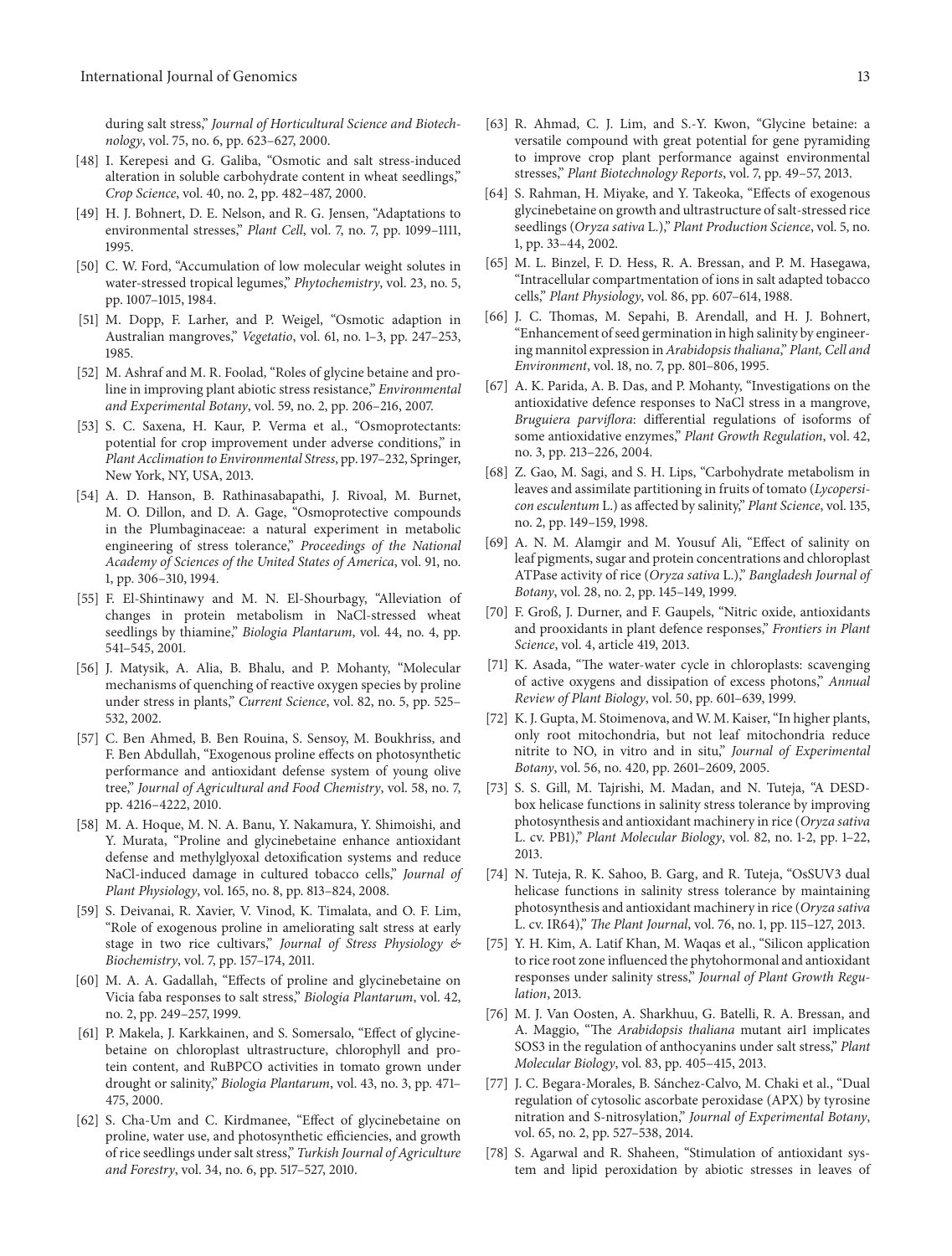Momordica charantia," *Brazilian Journal of Plant Physiology*, vol. 19, no. 2, pp. 149–161, 2007.

- <span id="page-13-0"></span>[79] N. Munir and F. Aftab, "Enhancement of salt tolerance in sugarcane by ascorbic acid pretreatment," *African Journal of Biotechnology*, vol. 10, no. 80, pp. 18362–18370, 2011.
- <span id="page-13-1"></span>[80] C. H. Foyer, H. Lopez-Delgado, J. F. Dat, and I. M. Scott, "Hydrogen peroxide- and glutathione-associated mechanisms of acclimatory stress tolerance and signalling," *Physiologia Plantarum*, vol. 100, no. 2, pp. 241–254, 1997.
- <span id="page-13-2"></span>[81] K. H. Aly-Salama and M. M. Al-Mutawa, "Glutathione-triggered mitigation in salt-induced alterations in plasmalemma of onion epidermal cells," *International Journal of Agriculture and Biology*, vol. 11, no. 5, pp. 639–642, 2009.
- <span id="page-13-3"></span>[82] A. Rawia Eid, L. S. Taha, and S. M. M. Ibrahiem, "Alleviation of adverse effects of salinity on growth, and chemical constituents of marigold plants by using glutathione and ascorbate," *Journal of Applied Sciences Research*, vol. 7, pp. 714–721, 2011.
- <span id="page-13-4"></span>[83] S. J. Roy, S. Negrão, and M. Tester, "Salt resistant crop plants," *Current Opinion in Biotechnology*, vol. 26, pp. 115–124, 2014.
- <span id="page-13-5"></span>[84] J. M. Knott, P. Römer, and M. Sumper, "Putative spermine synthases from *Thalassiosira pseudonana* and *Arabidopsis thaliana* synthesize thermospermine rather than spermine," *FEBS Letters*, vol. 581, no. 16, pp. 3081–3086, 2007.
- <span id="page-13-13"></span>[85] K. Gupta, A. Dey, and B. Gupta, "Plant polyamines in abiotic stress responses," *Acta Physiologiae Plantarum*, vol. 35, no. 7, pp. 2015–2036, 2013.
- [86] M. Panicot, E. G. Minguet, A. Ferrando et al., "A polyamine metabolon involving aminopropyl transferase complexes in *Arabidopsis*," *Plant Cell*, vol. 14, no. 10, pp. 2539–2551, 2002.
- <span id="page-13-6"></span>[87] A.W. Galston, R. Kaur-Sawhney, T. Altabella, and A. F. Tiburcio, "Plant polyamines in reproductive activity and response to abiotic stress," *Botanica Acta*, vol. 110, no. 3, pp. 197–207, 1997.
- <span id="page-13-7"></span>[88] K. Gupta, A. Dey, and B. Gupta, "Polyamines and their role in plant osmotic stress tolerance," in *Climate Change and Plant Abiotic Stress Tolerance*, N. Tuteja and S. S. Gill, Eds., pp. 1053– 1072, Wiley-VCH, Weinheim, Germany, 2013.
- [89] J. Yang, J. Zhang, K. Liu, Z. Wang, and L. Liu, "Involvement of polyamines in the drought resistance of rice," *Journal of Experimental Botany*, vol. 58, no. 6, pp. 1545–1555, 2007.
- [90] M. D. Groppa and M. P. Benavides, "Polyamines and abiotic stress: recent advances," *Amino Acids*, vol. 34, no. 1, pp. 35–45, 2008.
- <span id="page-13-8"></span>[91] Z. Kovács, L. Simon-Sarkadi, A. Szucs, and G. Kocsy, "Differential effects of cold, osmotic stress and abscisic acid on polyamine accumulation in wheat," *Amino Acids*, vol. 38, no. 2, pp. 623–631, 2010.
- <span id="page-13-9"></span>[92] R. Alcázar, J. C. Cuevas, J. Planas et al., "Integration of polyamines in the cold acclimation response," *Plant Science*, vol. 180, no. 1, pp. 31–38, 2011.
- [93] J. Martin-Tanguy, "Metabolism and function of polyamines in plants: recent development (new approaches)," *Plant Growth Regulation*, vol. 34, no. 1, pp. 135–148, 2001.
- [94] V. V. Kuznetsov and N. I. Shevyakova, "Polyamines and stress tolerance of plants," *Plant Stress*, vol. 1, pp. 50–71, 2007.
- [95] S. S. Hussain, M. Ali, M. Ahmad, and K. H. M. Siddique, "Polyamines: natural and engineered abiotic and biotic stress tolerance in plants," *Biotechnology Advances*, vol. 29, no. 3, pp. 300–311, 2011.
- <span id="page-13-10"></span>[96] S. Shu, S. R. Guo, and L. Y. Yuan, "A review: polyamines and photosynthesis," in *Advances in Photosynthesis—Fundamental Aspects*, M. M. Najafpour, Ed., pp. 439–464, InTech, Rijeka, Croatia, 2012.
- <span id="page-13-11"></span>[97] A. I. Alet, D. H. Sánchez, J. C. Cuevas et al., "New insights into the role of spermine in *Arabidopsis thaliana* under long-term salt stress," *Plant Science*, vol. 182, no. 1, pp. 94–100, 2012.
- [98] R. Alcázar, J. L. García-Martínez, J. C. Cuevas, A. F. Tiburcio, and T. Altabella, "Overexpression of ADC2 in *Arabidopsis* induces dwarfism and late-flowering through GA deficiency," *Plant Journal*, vol. 43, no. 3, pp. 425–436, 2005.
- [99] C. Bortolotti, A. Cordeiro, R. Alcázar et al., "Localization of arginine decarboxylase in tobacco plants," *Physiologia Plantarum*, vol. 120, no. 1, pp. 84–92, 2004.
- [100] C. Illingworth, M. J. Mayer, K. Elliott, C. Hanfrey, N. J. Walton, and A. J. Michael, "The diverse bacterial origins of the *Arabidopsis* polyamine biosynthetic pathway," *FEBS Letters*, vol. 549, no. 1–3, pp. 26–30, 2003.
- [101] J. M. Knott, P. Römer, and M. Sumper, "Putative spermine synthases from *Thalassiosira pseudonana* and *Arabidopsis thaliana* synthesize thermospermine rather than spermine," *FEBS Letters*, vol. 581, no. 16, pp. 3081–3086, 2007.
- [102] T. Kusano, K. Yamaguchi, T. Berberich, and Y. Takahashi, "The polyamine spermine rescues *Arabidopsis* from salinity and drought stresses (Plant Signaling and Behavior)," *Plant Signaling and Behavior*, vol. 2, no. 4, pp. 251–252, 2007.
- [103] J. Martin-Tanguy, "Metabolism and function of polyamines in plants: recent development (new approaches)," *Plant Growth Regulation*, vol. 34, no. 1, pp. 135–148, 2001.
- <span id="page-13-12"></span>[104] J. L. Rambla, F. Vera-Sirera, M. A. Blázquez, J. Carbonell, and A. Granell, "Quantitation of biogenic tetraamines in *Arabidopsis thaliana*," *Analytical Biochemistry*, vol. 397, no. 2, pp. 208–211, 2010.
- <span id="page-13-14"></span>[105] M. Hasanuzzaman, K. Nahar, and M. Fujita, "Regulatory role of polyamines in growth, development and abiotic stress tolerance in plants," in *Plant Adaptation to Environmental Change: Significance of Amino Acids and Their Derivatives*, pp. 157–193, 2014.
- <span id="page-13-15"></span>[106] R. Alcázar, J. Planas, T. Saxena et al., "Putrescine accumulation confers drought tolerance in transgenic *Arabidopsis* plants overexpressing the homologous Arginine decarboxylase 2 gene," *Plant Physiology and Biochemistry*, vol. 48, no. 7, pp. 547–552, 2010.
- <span id="page-13-16"></span>[107] A. Bouchereau, A. Aziz, F. Larher, and J. Martin-Tanguy, "Polyamines and environmental challenges: recent development," *Plant Science*, vol. 140, no. 2, pp. 103–125, 1999.
- <span id="page-13-17"></span>[108] R. Alcázar, F. Marco, J. C. Cuevas et al., "Involvement of polyamines in plant response to abiotic stress," *Biotechnology Letters*, vol. 28, no. 23, pp. 1867–1876, 2006.
- <span id="page-13-18"></span>[109] R. Fluhr and A. K. Mattoo, "Ethylene-biosynthesis and perception," *Critical Reviews in Plant Sciences*, vol. 15, pp. 479–523, 1996.
- <span id="page-13-19"></span>[110] T. Kusano, K. Yamaguchi, T. Berberich, and Y. Takahashi, "Advances in polyamine research in 2007," *Journal of Plant Research*, vol. 120, no. 3, pp. 345–350, 2007.
- [111] K. D. Allen, "Assaying gene content in *Arabidopsis*," *Proceedings of the National Academy of Sciences of the United States of America*, vol. 99, pp. 9568–9572, 2002.
- <span id="page-13-20"></span>[112] C. Hanfrey, S. Sommer, M. J. Mayer, D. Burtin, and A. J. Michael, "*Arabidopsis* polyamine biosynthesis: absence of ornithine decarboxylase and the mechanism of arginine decarboxylase activity," *Plant Journal*, vol. 27, no. 6, pp. 551–560, 2001.
- <span id="page-13-21"></span>[113] K. Urano, Y. Yoshiba, T. Nanjo et al., "Characterization of *Arabidopsis* genes involved in biosynthesis of polyamines in abiotic stress responses and developmental stages," *Plant, Cell and Environment*, vol. 26, no. 11, pp. 1917–1926, 2003.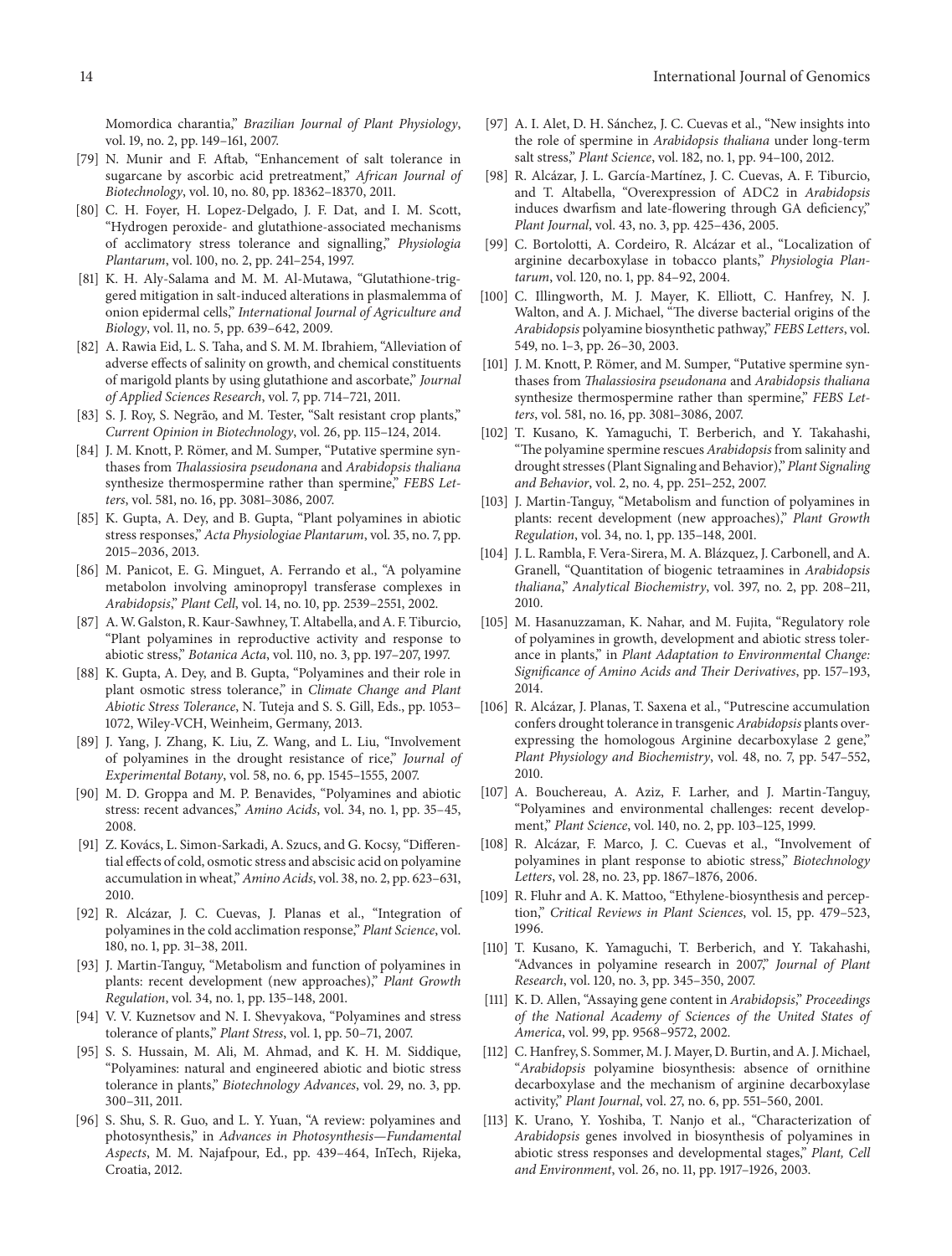- [114] C. Ge, X. Cui, Y. Wang et al., "BUD2, encoding an Sadenosylmethionine decarboxylase, is required for *Arabidopsis* growth and development," *Cell Research*, vol. 16, no. 5, pp. 446– 456, 2006.
- <span id="page-14-0"></span>[115] T. Janowitz, H. Kneifel, and M. Piotrowski, "Identification and characterization of plant agmatine iminohydrolase, the last missing link in polyamine biosynthesis of plants," *FEBS Letters*, vol. 544, no. 1–3, pp. 258–261, 2003.
- [116] M. B. Watson and R. L. Malmberg, "Regulation of *Arabidopsis thaliana* (L.) Heynh arginine decarboxylase by potassium deficiency stress," *Plant Physiology*, vol. 111, no. 4, pp. 1077–1083, 1996.
- [117] Y. Hanzawa, A. Imai, A. J. Michael, Y. Komeda, and T. Takahashi, "Characterization of the spermidine synthase-related gene family in *Arabidopsis thaliana*," *FEBS Letters*, vol. 527, no. 1–3, pp. 176–180, 2002.
- <span id="page-14-1"></span>[118] T. Hashimoto, K. Tamaki, K.-I. Suzuki, and Y. Yamada, "Molecular cloning of plant spermidine synthases," *Plant and Cell Physiology*, vol. 39, no. 1, pp. 73–79, 1998.
- <span id="page-14-2"></span>[119] K. Urano, Y. Yoshiba, T. Nanjo, T. Ito, K. Yamaguchi-Shinozaki, and K. Shinozaki, "*Arabidopsis* stress-inducible gene for arginine decarboxylase AtADC2 is required for accumulation of putrescine in salt tolerance," *Biochemical and Biophysical Research Communications*, vol. 313, no. 2, pp. 369–375, 2004.
- <span id="page-14-3"></span>[120] Y. Hanzawa, A. Imai, A. J. Michael, Y. Komeda, and T. Takahashi, "Characterization of the spermidine synthase-related gene family in *Arabidopsis thaliana*," *FEBS Letters*, vol. 527, no. 1–3, pp. 176–180, 2002.
- <span id="page-14-4"></span>[121] T. Takahashi and J.-I. Kakehi, "Polyamines: ubiquitous polycations with unique roles in growth and stress responses," *Annals of Botany*, vol. 105, no. 1, pp. 1–6, 2010.
- <span id="page-14-5"></span>[122] A. Cona, G. Rea, R. Angelini, R. Federico, and P. Tavladoraki, "Functions of amine oxidases in plant development and defence," *Trends in Plant Science*, vol. 11, no. 2, pp. 80–88, 2006.
- <span id="page-14-6"></span>[123] A. Tisi, R. Angelini, and A. Cona, "Wound healing in plants: cooperation of copper amine oxidase and flavin-containing polyamine oxidase," *Plant Signaling and Behavior*, vol. 3, no. 3, pp. 204–206, 2008.
- <span id="page-14-7"></span>[124] E. Navakoudis, C. Lütz, C. Langebartels, U. Lütz-Meindl, and K. Kotzabasis, "Ozone impact on the photosynthetic apparatus and the protective role of polyamines," *Biochimica et Biophysica Acta—General Subjects*, vol. 1621, no. 2, pp. 160–169, 2003.
- [125] P. Roy, K. Niyogi, D. N. SenGupta, and B. Ghosh, "Spermidine" treatment to rice seedlings recovers salinity stress-induced damage of plasma membrane and PM-bound H<sup>+</sup>-ATPase in salt-tolerant and salt-sensitive rice cultivars," *Plant Science*, vol. 168, no. 3, pp. 583–591, 2005.
- [126] A. Roychoudhury, S. Basu, and D. N. Sengupta, "Amelioration of salinity stress by exogenously applied spermidine or spermine in three varieties of indica rice differing in their level of salt tolerance," *Journal of Plant Physiology*, vol. 168, no. 4, pp. 317– 328, 2011.
- [127] X. Wang, G. Shi, Q. Xu, and J. Hu, "Exogenous polyamines enhance copper tolerance of *Nymphoides peltatum*," *Journal of Plant Physiology*, vol. 164, no. 8, pp. 1062–1070, 2007.
- [128] R. M. Ali, "Role of putrescine in salt tolerance of Atropa belladonna plant," *Plant Science*, vol. 152, no. 2, pp. 173–179, 2000.
- [129] I. Afzal, F. Munir, C. M. Ayub, S. M. A. Basra, A. Hameed, and A. Nawaz, "Changes in antioxidant enzymes, germination capacity and vigour of tomato seeds in response of priming with
- <span id="page-14-8"></span>[130] J.-C. Yiu, L.-D. Juang, D. Y.-T. Fang, C.-W. Liu, and S.-J. Wu, "Exogenous putrescine reduces flooding-induced oxidative damage by increasing the antioxidant properties of Welsh onion," *Scientia Horticulturae*, vol. 120, no. 3, pp. 306–314, 2009.
- <span id="page-14-9"></span>[131] K. Hussain, K. Nawaz, A. Majeed et al., "Role of exogenous salicylic acid applications for salt tolerance in violet (*Viola Odorata* L.)," *Sarhad Journal of Agriculture*, vol. 27, pp. 171–175, 2011.
- <span id="page-14-10"></span>[132] K. Yamaguchi, Y. Takahashi, T. Berberich et al., "The polyamine spermine protects against high salt stress in *Arabidopsis thaliana*," *FEBS Letters*, vol. 580, no. 30, pp. 6783–6788, 2006.
- <span id="page-14-11"></span>[133] M. Roy and R. Wu, "Overexpression of S-adenosylmethionine decarboxylase gene in rice increases polyamine level and enhances sodium chloride-stress tolerance," *Plant Science*, vol. 163, no. 5, pp. 987–992, 2002.
- <span id="page-14-12"></span>[134] N. I. Shevyakova, L. I. Musatenko, L. A. Stetsenko et al., "Effects of abscisic acid on the contents of polyamines and proline in common bean plants under salt stress," *Russian Journal of Plant Physiology*, vol. 60, pp. 200–211, 2013.
- <span id="page-14-13"></span>[135] P. N. Moschou, K. A. Paschalidis, and K. A. Roubelakis-Angelakis, "Plant polyamine catabolism: the state of the art," *Plant Signaling and Behavior*, vol. 3, no. 12, pp. 1061–1066, 2008.
- <span id="page-14-14"></span>[136] J. Duan, J. Li, S. Guo, and Y. Kang, "Exogenous spermidine" affects polyamine metabolism in salinity-stressed *Cucumis sativus* roots and enhances short-term salinity tolerance," *Journal of Plant Physiology*, vol. 165, no. 15, pp. 1620–1635, 2008.
- <span id="page-14-15"></span>[137] Y. Y. Chai, C. D. Jiang, L. Shi, T. S. Shi, and W. B. Gu, "Effects of exogenous spermine on sweet sorghum during germination under salinity," *Biologia Plantarum*, vol. 54, no. 1, pp. 145–148, 2010.
- <span id="page-14-16"></span>[138] B. Li, L. He, S. Guo et al., "Proteomics reveal cucumber Spd-responses under normal condition and salt stress," *Plant Physiology and Biochemistry*, vol. 67, pp. 7–14, 2013.
- <span id="page-14-17"></span>[139] M. Delledonne, Y. Xia, R. A. Dixon, and C. Lamb, "Nitric oxide functions as a signal in plant disease resistance," *Nature*, vol. 394, no. 6693, pp. 585–588, 1998.
- [140] L. Lamattina, C. García-Mata, M. Graziano, and G. Pagnussat, "Nitric oxide: the versatility of an extensive signal molecule," *Annual Review of Plant Biology*, vol. 54, pp. 109–136, 2003.
- [141] A. Besson-Bard, A. Pugin, and D. Wendehenne, "New insights into nitric oxide signaling in plants," *Annual Review of Plant Biology*, vol. 59, pp. 21–39, 2008.
- [142] M.-G. Zhao, L. Chen, L.-L. Zhang, and W.-H. Zhang, "Nitric reductase-dependent nitric oxide production is involved in cold acclimation and freezing tolerance in *Arabidopsis*," *Plant Physiology*, vol. 151, no. 2, pp. 755–767, 2009.
- <span id="page-14-18"></span>[143] N. M. Crawford, "Mechanisms for nitric oxide synthesis in plants," *Journal of Experimental Botany*, vol. 57, no. 3, pp. 471– 478, 2006.
- <span id="page-14-19"></span>[144] A. Bajgu, "Nitric oxide: role in plants under abiotic stress," in *Physiological Mechanisms and Adaptation Strategies in Plants Under Changing Environment*, pp. 137–159, Springer, 2014.
- <span id="page-14-20"></span>[145] C. H. Sung and J. K. Hong, "Sodium nitroprusside mediates seedling development and attenuation of oxidative stresses in Chinese cabbage," *Plant Biotechnology Reports*, vol. 4, no. 4, pp. 243–251, 2010.
- [146] K. K. Hossain, R. D. Itoh, G. Yoshimura et al., "Effects of nitric oxide scavengers on thermoinhibition of seed germination in *Arabidopsis thaliana*," *Russian Journal of Plant Physiology*, vol. 57, no. 2, pp. 222–232, 2010.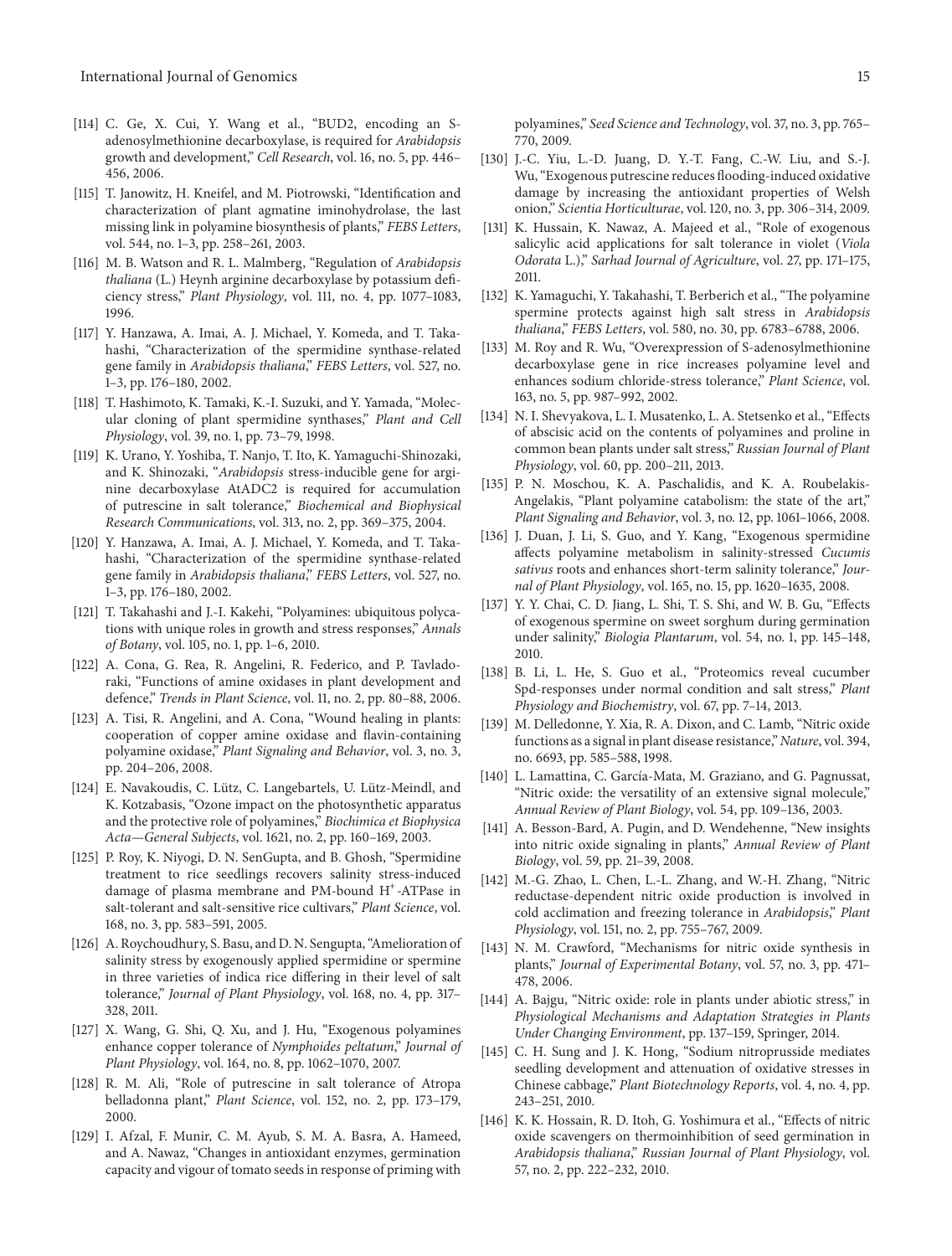- <span id="page-15-0"></span>[147] J. Xiong, G. Fu, L. Tao, and C. Zhu, "Roles of nitric oxide in alleviating heavy metal toxicity in plants," *Archives of Biochemistry and Biophysics*, vol. 497, no. 1-2, pp. 13–20, 2010.
- <span id="page-15-1"></span>[148] M. Kopyra and E. A. Gwóźdź, "Nitric oxide stimulates seed germination and counteracts the inhibitory effect of heavy metals and salinity on root growth of *Lupinus luteus*," *Plant Physiology and Biochemistry*, vol. 41, no. 11-12, pp. 1011–1017, 2003.
- <span id="page-15-2"></span>[149] Y. Zhang, L. Wang, Y. Liu, Q. Zhang, Q. Wei, and W. Zhang, "Nitric oxide enhances salt tolerance in maize seedlings through increasing activities of proton-pump and  $Na^+/H^+$  antiport in the tonoplast," *Planta*, vol. 224, no. 3, pp. 545–555, 2006.
- <span id="page-15-3"></span>[150] S. Mishra, A. B. Jha, and R. S. Dubey, "Arsenite treatment" induces oxidative stress, upregulates antioxidant system, and causes phytochelatin synthesis in rice seedlings," *Protoplasma*, vol. 248, no. 3, pp. 565–577, 2011.
- <span id="page-15-4"></span>[151] L. Zhao, F. Zhang, J. Guo, Y. Yang, B. Li, and L. Zhang, "Nitric oxide functions as a signal in salt resistance in the calluses from two ecotypes of reed," *Plant Physiology*, vol. 134, no. 2, pp. 849– 857, 2004.
- <span id="page-15-5"></span>[152] A. M. Nalousi, S. Ahmadiyan, A. Hatamzadeh, and M. Ghasemnezhad, "Protective role of exogenous nitric oxide against oxidative stress induced by salt stress in bell-pepper (*Capsicum annum* L.)," *American-Eurasian Journal of Agricultural & Environmental Science*, vol. 12, no. 8, pp. 1085–1090, 2012.
- <span id="page-15-6"></span>[153] F. Zhang, Y. Wang, Y. Yang, H. Wu, D. Wang, and J. Liu, "Involvement of hydrogen peroxide and nitric oxide in salt resistance in the calluses from *Populus euphratica*," *Plant, Cell and Environment*, vol. 30, no. 7, pp. 775–785, 2007.
- <span id="page-15-7"></span>[154] T. He and G. R. Cramer, "Abscisic acid concentrations are correlated with leaf area reductions in two salt-stressed rapidcycling *Brassica* species," *Plant and Soil*, vol. 179, no. 1, pp. 25–33, 1996.
- [155] C. Cabot, J. V. Sibole, J. Barceló, and C. Poschenrieder, "Abscisic acid decreases leaf Na<sup>+</sup> exclusion in salt-treated *Phaseolus vulgaris* L," *Journal of Plant Growth Regulation*, vol. 28, no. 2, pp. 187–192, 2009.
- [156] G. R. Cramer and S. A. Quarrie, "Abscisic acid is correlated with the leaf growth inhibition of four genotypes of maize differing in their response to salinity," *Functional Plant Biology*, vol. 29, no. 1, pp. 111–115, 2002.
- [157] D.-J. Kang, Y.-J. Seo, J.-D. Lee et al., "Jasmonic acid differentially affects growth, ion uptake and abscisic acid concentration in salt-tolerant and salt-sensitive rice cultivars," *Journal of Agronomy and Crop Science*, vol. 191, no. 4, pp. 273–282, 2005.
- <span id="page-15-8"></span>[158] L. P. Popova, Z. G. Stoinova, and L. T. Maslenkova, "Involvement of abscisic acid in photosynthetic process in *Hordeum vulgare* L. during salinity stress," *Journal of Plant Growth Regulation*, vol. 14, no. 4, pp. 211–218, 1995.
- <span id="page-15-9"></span>[159] W. D. Jeschke, A. D. Peuke, J. S. Pate, and W. Hartung, "Transport, synthesis and catabolism of abscisic acid (ABA) in intact plants of castor bean (*Ricinus communis* L.) under phosphate deficiency and moderate salinity," *Journal of Experimental Botany*, vol. 48, no. 314, pp. 1737–1747, 1997.
- <span id="page-15-10"></span>[160] S. Chen, J. Li, S. Wang, A. Hüttermann, and A. Altman, "Salt, nutrient uptake and transport, and ABA of *Populus euphratica*; a hybrid in response to increasing soil NaCl," *Trees—Structure and Function*, vol. 15, no. 3, pp. 186–194, 2001.
- <span id="page-15-11"></span>[161] A. R. Gurmani, A. Bano, S. U. Khan, J. Din, and J. L. Zhang, "Alleviation of salt stress by seed treatment with abscisic acid (ABA), 6-benzylaminopurine (BA) and chlormequat chloride

(CCC) optimizes ion and organic matter accumulation and increases yield of rice (*Oryza sativa* L.)," *Australian Journal of Crop Science*, vol. 5, no. 10, pp. 1278–1285, 2011.

- <span id="page-15-12"></span>[162] A. Fukuda and Y. Tanaka, "Effects of ABA, auxin, and gibberellin on the expression of genes for vacuolar H<sup>+</sup> inorganic pyrophosphatase,  $\rm H^+$  -ATPase subunit A, and  $\rm Na^+/H^+$ antiporter in barley," *Plant Physiology and Biochemistry*, vol. 44, no. 5-6, pp. 351–358, 2006.
- <span id="page-15-13"></span>[163] B. C. Keskin, A. T. Sarikaya, B. Yüksel, and A. R. Memon, "Abscisic acid regulated gene expression in bread wheat (*Triticum aestivum* L.)," *Australian Journal of Crop Science*, vol. 4, no. 8, pp. 617–625, 2010.
- <span id="page-15-14"></span>[164] C. Fragnire, M. Serrano, E. Abou-Mansour, J.-P. Métraux, and F. L'Haridon, "Salicylic acid and its location in response to biotic and abiotic stress," *FEBS Letters*, vol. 585, no. 12, pp. 1847–1852, 2011.
- <span id="page-15-15"></span>[165] S. D. Clause and J. M. Sasse, "Brassinosteroids: essential regulators of plant growth and development," *Annual Review of Plant Biology*, vol. 49, pp. 427–451, 1998.
- <span id="page-15-16"></span>[166] H. Sawada, I.-S. Shim, and K. Usui, "Induction of benzoic acid 2-hydroxylase and salicylic acid biosynthesis-Modulation by salt stress in rice seedlings," *Plant Science*, vol. 171, no. 2, pp. 263– 270, 2006.
- <span id="page-15-17"></span>[167] M. Jayakannan, J. Bose, O. Babourina et al., "Salicylic acid improves salinity tolerance in *Arabidopsis* by restoring membrane potential and preventing salt-induced  $\mathrm{K}^+$  loss via a GORK channel," *Journal of Experimental Botany*, vol. 64, no. 8, pp. 2255–2268, 2013.
- <span id="page-15-18"></span>[168] M. A. El-Tayeb, "Response of barley grains to the interactive effect of salinity and salicylic acid," *Plant Growth Regulation*, vol. 45, no. 3, pp. 215–224, 2005.
- <span id="page-15-19"></span>[169] R. Nazar, N. Iqbal, S. Syeed, and N. A. Khan, "Salicylic acid alleviates decreases in photosynthesis under salt stress by enhancing nitrogen and sulfur assimilation and antioxidant metabolism differentially in two mungbean cultivars," *Journal of Plant Physiology*, vol. 168, no. 8, pp. 807–815, 2011.
- <span id="page-15-20"></span>[170] A. A. A. El-Mashad and H. I. Mohamed, "Brassinolide alleviates salt stress and increases antioxidant activity of cowpea plants (*Vigna sinensis*)," *Protoplasma*, vol. 249, no. 3, pp. 625–635, 2012.
- [171] S. Anuradha and S. Seeta Ram Rao, "Effect of brassinosteroids on salinity stress induced inhibition of seed germination and seedling growth of rice (*Oryza sativa* L.)," *Plant Growth Regulation*, vol. 33, no. 2, pp. 151–153, 2001.
- [172] P. Krishna, "Brassinosteroid-Mediated Stress Responses," *Journal of Plant Growth Regulation*, vol. 22, no. 4, pp. 289–297, 2003.
- <span id="page-15-21"></span>[173] M. Ashraf, N. A. Akram, R. N. Arteca, and M. R. Foolad, "The physiological, biochemical and molecular roles of brassinosteroids and salicylic acid in plant processes and salt tolerance," *Critical Reviews in Plant Sciences*, vol. 29, no. 3, pp. 162–190, 2010.
- <span id="page-15-22"></span>[174] R. R. Johnson, R. L. Wagner, S. D. Verhey, and M. K. Walker-Simmons, "The abscisic acid-responsive kinase PKABA1 interacts with a seed-specific abscisic acid response element-binding factor, TaABF, and phosphorylates TaABF peptide sequences," *Plant Physiology*, vol. 130, no. 2, pp. 837–846, 2002.
- <span id="page-15-23"></span>[175] K. Nakashima, L.-S. P. Tran, D. Van Nguyen et al., "Functional analysis of a NAC-type transcription factor OsNAC6 involved in abiotic and biotic stress-responsive gene expression in rice," *Plant Journal*, vol. 51, no. 4, pp. 617–630, 2007.
- <span id="page-15-24"></span>[176] J. Mizoi, K. Shinozaki, and K. Yamaguchi-Shinozaki, "AP2/ERF family transcription factors in plant abiotic stress responses,"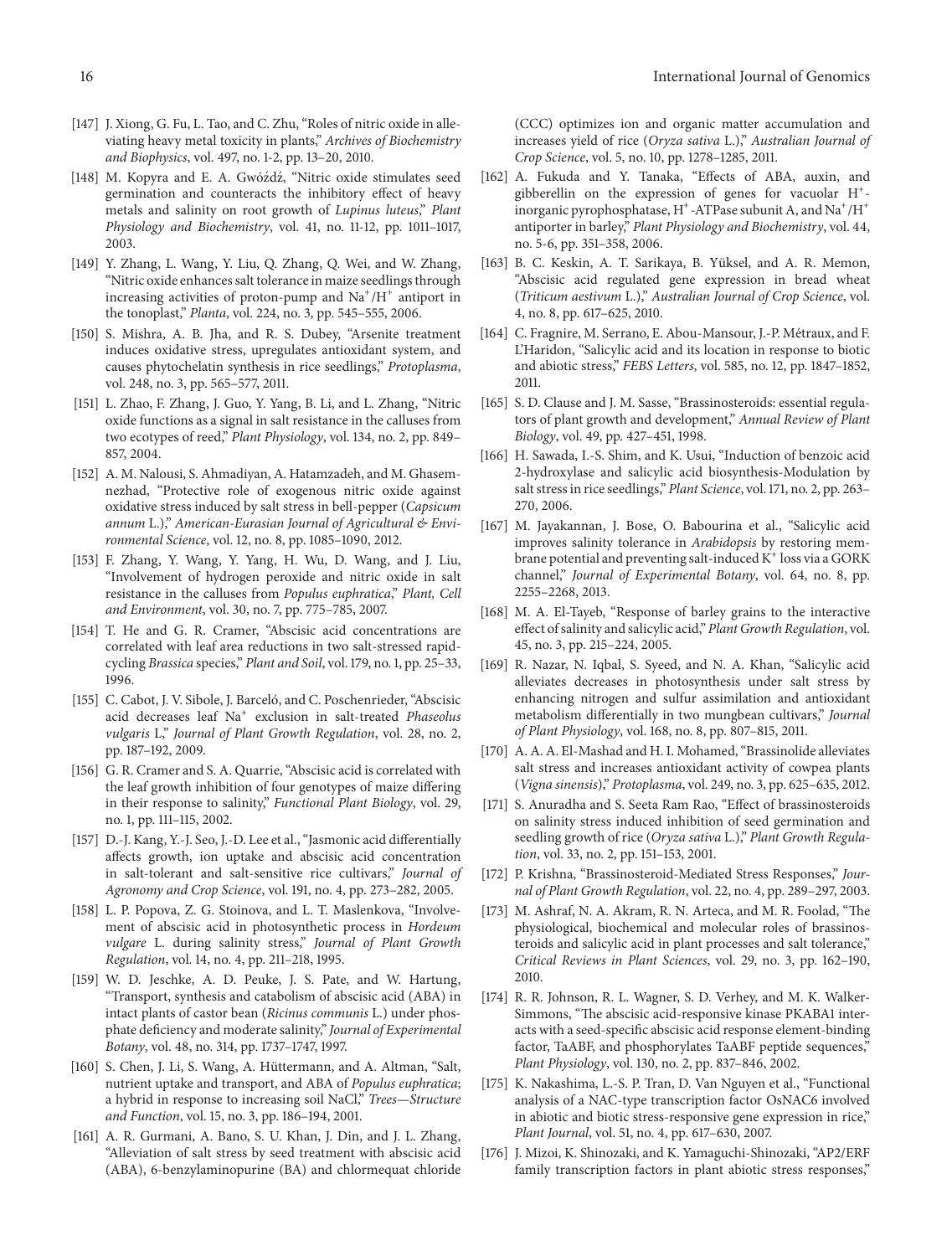*Biochimica et Biophysica Acta—Gene Regulatory Mechanisms*, vol. 1819, no. 2, pp. 86–96, 2012.

- [177] Y. Fujita, M. Fujita, K. Shinozaki, and K. Yamaguchi-Shinozaki, "ABA-mediated transcriptional regulation in response to osmotic stress in plants," *Journal of Plant Research*, vol. 124, no. 4, pp. 509–525, 2011.
- [178] A. RoyChoudhury, B. Gupta, and D. N. Sengupta, "Trans-acting factor designated OSBZ8 interacts with both typical abscisic acid responsive elements as well as abscisic acid responsive element-like sequences in the vegetative tissues of indica rice cultivars," *Plant Cell Reports*, vol. 27, no. 4, pp. 779–794, 2008.
- [179] Y. Ito, K. Katsura, K. Maruyama et al., "Functional analysis of rice DREB1/CBF-type transcription factors involved in coldresponsive gene expression in transgenic rice," *Plant and Cell Physiology*, vol. 47, no. 1, pp. 141–153, 2006.
- <span id="page-16-0"></span>[180] Y. Fujita, T. Yoshida, and K. Yamaguchi-Shinozaki, "Pivotal role of the AREB/ABF-SnRK2 pathway in ABRE-mediated transcription in response to osmotic stress in plants," *Physiologia Plantarum*, vol. 147, no. 1, pp. 15–27, 2013.
- <span id="page-16-1"></span>[181] S.-Y. Song, Y. Chen, J. Chen, X.-Y. Dai, and W.-H. Zhang, "Physiological mechanisms underlying OsNAC5-dependent tolerance of rice plants to abiotic stress," *Planta*, vol. 234, no. 2, pp. 331–345, 2011.
- <span id="page-16-2"></span>[182] Y. Hu, L. Chen, H. Wang, L. Zhang, F. Wang, and D. Yu, "*Arabidopsis* transcription factor WRKY8 functions antagonistically with its interacting partner VQ9 to modulate salinity stress tolerance," *The Plant Journal*, vol. 74, pp. 730–745, 2013.
- <span id="page-16-3"></span>[183] K. Chakraborty, R. K. Sairam, and R. C. Bhattacharya, "Differential expression of salt overly sensitive pathway genes determines salinity stress tolerance in *Brassica* genotypes," *Plant Physiology and Biochemistry*, vol. 51, pp. 90–101, 2012.
- <span id="page-16-9"></span>[184] P. Roshandel and T. Flowers, "The ionic effects of NaCl on physiology and gene expression in rice genotypes differing in salt tolerance," *Plant and Soil*, vol. 315, no. 1-2, pp. 135–147, 2009.
- <span id="page-16-10"></span>[185] J. Zou, A. Liu, X. Chen et al., "Expression analysis of nine rice heat shock protein genes under abiotic stresses and ABA treatment," *Journal of Plant Physiology*, vol. 166, no. 8, pp. 851– 861, 2009.
- <span id="page-16-11"></span>[186] G.-H. Lim, X. Zhang, M.-S. Chung et al., "A putative novel transcription factor, AtSKIP, is involved in abscisic acid signalling and confers salt and osmotic tolerance in *Arabidopsis*," *New Phytologist*, vol. 185, no. 1, pp. 103–113, 2010.
- <span id="page-16-12"></span>[187] J. Zou, C. Liu, A. Liu, D. Zou, and X. Chen, "Overexpression of *OsHsp17.0* and *OsHsp23.7* enhances drought and salt tolerance in rice," *Journal of Plant Physiology*, vol. 169, no. 6, pp. 628–635, 2012.
- <span id="page-16-13"></span>[188] N.-H. Song and Y.-J. Ahn, "DcHsp17.7, a small heat shock protein in carrot, is tissue-specifically expressed under salt stress and confers tolerance to salinity," *New Biotechnology*, vol. 28, no. 6, pp. 698–704, 2011.
- <span id="page-16-14"></span>[189] M. Tang, X. Liu, H. Deng, and S. Shen, "Over-expression of JcDREB, a putative AP2/EREBP domain-containing transcription factor gene in woody biodiesel plant *Jatropha curcas*, enhances salt and freezing tolerance in transgenic *Arabidopsis thaliana*," *Plant Science*, vol. 181, no. 6, pp. 623–631, 2011.
- <span id="page-16-5"></span>[190] J. Liu, M. Ishitani, U. Halfter, C.-S. Kim, and J.-K. Zhu, "The *Arabidopsis thaliana* SOS2 gene encodes a protein kinase that is required for salt tolerance," *Proceedings of the National Academy of Sciences of the United States of America*, vol. 97, no. 7, pp. 3730– 3734, 2000.
- <span id="page-16-6"></span>[191] H. Shi, M. Ishitani, C. Kim, and J.-K. Zhu, "The *Arabidopsis thaliana* salt tolerance gene *SOS1* encodes a putative Na<sup>+</sup>/H<sup>+</sup>

antiporter," *Proceedings of the National Academy of Sciences of the United States of America*, vol. 97, no. 12, pp. 6896–6901, 2000.

- <span id="page-16-4"></span>[192] S. Kawasaki, C. Borchert, M. Deyholos et al., "Gene expression profiles during the initial phase of salt stress in rice," *Plant Cell*, vol. 13, no. 4, pp. 889–905, 2001.
- <span id="page-16-7"></span>[193] N. Baisakh, P. K. Subudhi, and N. P. Parami, "cDNA-AFLP analysis reveals differential gene expression in response to salt stress in a halophyte *Spartina alterniflora* Loisel," *Plant Science*, vol. 170, no. 6, pp. 1141–1149, 2006.
- <span id="page-16-8"></span>[194] R. Schmidt, D. Mieulet, H.-M. Hubberten et al., "SALT-RESPONSIVE ERF1 regulates reactive oxygen speciesdependent signaling during the initial response to salt stress in rice," *The Plant Cell*, vol. 25, no. 6, pp. 2115–2131, 2013.
- <span id="page-16-15"></span>[195] T. Serra, D. D. Figueiredo, A. M. Cordeiro et al., "OsRMC, a negative regulator of salt stress response in rice, is regulated by two AP2/ERF transcription factors," *Plant Molecular Biology*, vol. 82, pp. 439–455, 2013.
- <span id="page-16-16"></span>[196] K. Mukherjee, A. R. Choudhury, B. Gupta et al., "An ABREbinding factor, OSBZ8, is highly expressed in salt tolerant cultivars than in salt sensitive cultivars of indica rice," *BMC Plant Biology*, vol. 6, article 18, no. 1, 2006.
- <span id="page-16-17"></span>[197] B. Gupta, K. Gupta, and D. N. Sengupta, "Spermidine-mediated in vitro phosphorylation of transcriptional regulator OSBZ8 by SNF1-type serine/threonine protein kinase SAPK4 homolog in indica rice,"*Acta Physiologiae Plantarum*, vol. 34, no. 4, pp. 1321– 1336, 2012.
- <span id="page-16-18"></span>[198] D. Staiger and J. W. Brown, "Alternative splicing at the intersection of biological timing, development, and stress responses," *The Plant Cell*, vol. 25, no. 10, pp. 3640–3656, 2013.
- [199] S. G. Palusa, G. S. Ali, and A. S. N. Reddy, "Alternative splicing of pre-mRNAs of *Arabidopsis* serine/arginine-rich proteins: regulation by hormones and stresses," *Plant Journal*, vol. 49, no. 6, pp. 1091–1107, 2007.
- <span id="page-16-19"></span>[200] N. Tanabe, K. Yoshimura, A. Kimura, Y. Yabuta, and S. Shigeoka, "Differential expression of alternatively spliced mRNAs of *Arabidopsis* SR protein homologs, atSR30 and atSR45a, in response to environmental stress," *Plant and Cell Physiology*, vol. 48, no. 7, pp. 1036–1049, 2007.
- <span id="page-16-20"></span>[201] Z. Zhang, S. Zhang, Y. Zhang et al., "*Arabidopsis* floral initiator SKB1 confers high salt tolerance by regulating transcription and pre-mRNA splicing through altering histone H4R3 and small nuclear ribonucleoprotein LSM4 methylation," *Plant Cell*, vol. 23, no. 1, pp. 396–411, 2011.
- <span id="page-16-21"></span>[202] L. Conti, G. Price, E. O'Donnell, B. Schwessinger, P. Dominy, and A. Sadanandom, "Small ubiquitin-like modifier proteases overly tolerant to Salt1 and -2 regulate salt stress responses in *Arabidopsis*," *Plant Cell*, vol. 20, no. 10, pp. 2894–2908, 2008.
- <span id="page-16-22"></span>[203] F. Cui, L. Liu, Q. Zhao et al., "*Arabidopsis* ubiquitin conjugase UBC32 is an ERAD component that functions in brassinosteroid-mediated salt stress tolerance," *Plant Cell*, vol. 24, no. 1, pp. 233–244, 2012.
- <span id="page-16-23"></span>[204] S. H. Kim, Y. O. Ahn, M.-J. Ahn, H.-S. Lee, and S.-S. Kwak, "Down-regulation of  $\beta$ -carotene hydroxylase increases  $\beta$ -carotene and total carotenoids enhancing salt stress tolerance in transgenic cultured cells of sweetpotato," *Phytochemistry*, vol. 74, pp. 69–78, 2012.
- <span id="page-16-24"></span>[205] R. Sunkar, V. Chinnusamy, J. Zhu, and J.-K. Zhu, "Small RNAs as big players in plant abiotic stress responses and nutrient deprivation," *Trends in Plant Science*, vol. 12, no. 7, pp. 301–309, 2007.
- <span id="page-16-25"></span>[206] F. Xie, C. N. Stewart Jr., F. A. Taki et al., "High-throughput deep sequencing shows that microRNAs play important roles